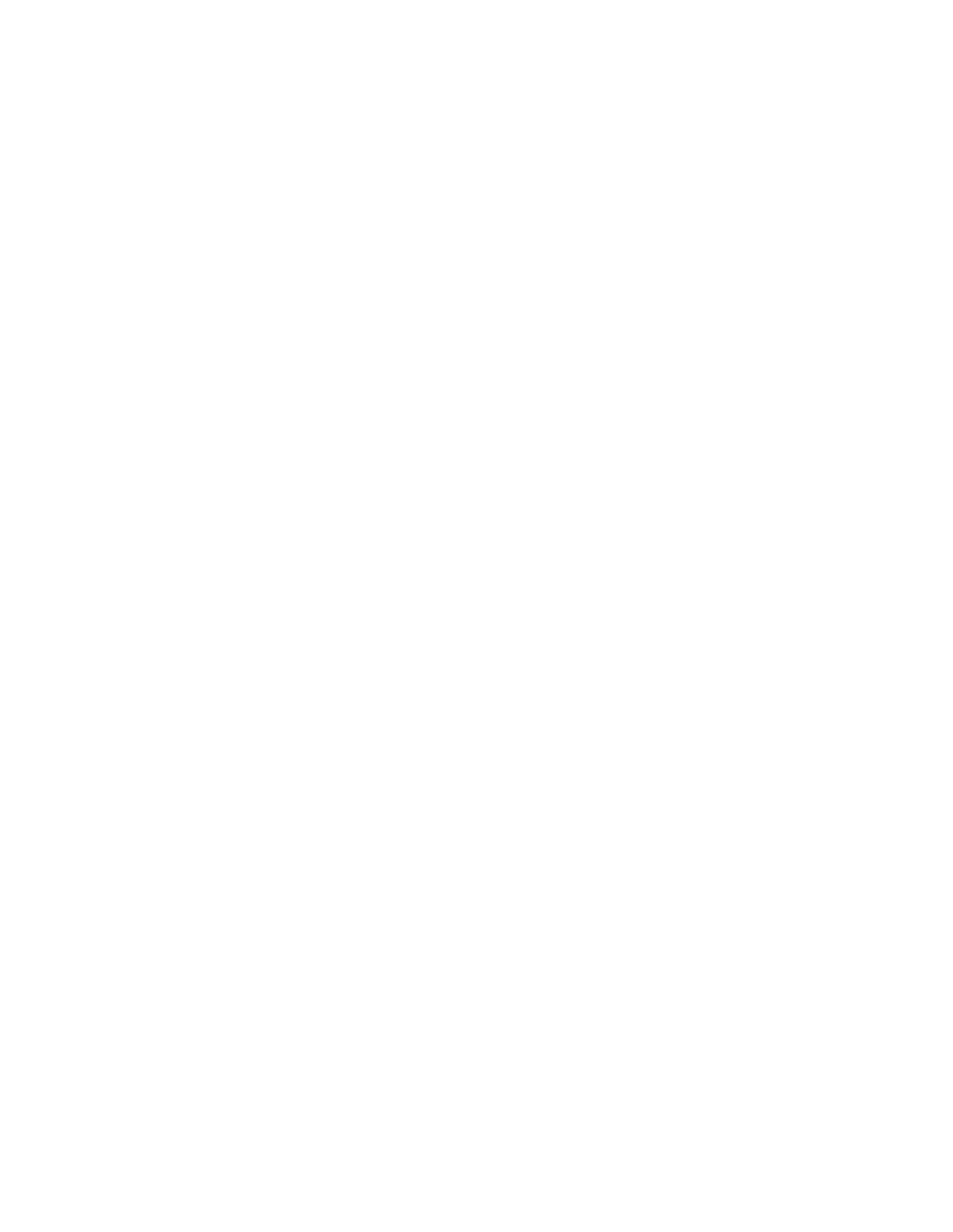#### PREFACE

The first portion of this manual is designed to provide students in the Coordinated Program in Dietetics with the standards for dietetics professionals and the policies and procedures which are specific to the Coordinated Program at Framingham State University. Students are eligible to become members of the Academy of Nutrition and Dietetics upon completion of the program and apply to sit for the national Registration Examination for Dietitians.

The Coordinated Program in Dietetics at Framingham State University is accredited by the Accreditation Council for Education in Nutrition and Dietetics (ACEND) of the Academy of Nutrition and Dietetics, 120 South Riverside Plaza, Suite 2190, Chicago, IL 60606-6995; 312-899-0040, extension 5400; Http:/[/www.eatright.org/ACEND](http://www.eatright.org/ACEND) . The Program received accreditation for 7 years on July 10, 2015. The next accreditation review will be in 2023 due to a 1 year extension as a result of the pandemic.

These pages provide the Program policies; specific performance objectives for a supervised practice experience are provided by individual course instructors. Students either receive a hard copy of the performance objectives for each practicum when they begin the course or are referred to the Blackboard course site. Facilities receive the policy pages and any performance objectives relevant to the experiences which they provide for the student.

Relevant information concerning admission to Framingham State University is available at [www.framingham.edu.](http://www.framingham.edu/) Please consult the University catalog for information on tuition, fees, residence hall, and boarding costs. Additional costs specific to Coordinated Program in Dietetics students are found at the [https://www.framingham.edu/academics/colleges/science-technology](https://www.framingham.edu/academics/colleges/science-technology-engineering-and-mathematics/food-and-nutrition/food-and-nutrition-major/coordinated-program-dietetics-concentration/cpd-costs)[engineering-and-mathematics/food-and-nutrition/food-and-nutrition-major/coordinated-program](https://www.framingham.edu/academics/colleges/science-technology-engineering-and-mathematics/food-and-nutrition/food-and-nutrition-major/coordinated-program-dietetics-concentration/cpd-costs)[dietetics-concentration/cpd-costs](https://www.framingham.edu/academics/colleges/science-technology-engineering-and-mathematics/food-and-nutrition/food-and-nutrition-major/coordinated-program-dietetics-concentration/cpd-costs) . The amounts are estimates and subject to change without notice. Application to the Coordinated Program is detailed at the food and nutrition website [https://www.framingham.edu/academics/colleges/science-technology-engineering-and](https://www.framingham.edu/academics/colleges/science-technology-engineering-and-mathematics/food-and-nutrition/food-and-nutrition-major/coordinated-program-dietetics-concentration/index)[mathematics/food-and-nutrition/food-and-nutrition-major/coordinated-program-dietetics](https://www.framingham.edu/academics/colleges/science-technology-engineering-and-mathematics/food-and-nutrition/food-and-nutrition-major/coordinated-program-dietetics-concentration/index)[concentration/index.](https://www.framingham.edu/academics/colleges/science-technology-engineering-and-mathematics/food-and-nutrition/food-and-nutrition-major/coordinated-program-dietetics-concentration/index)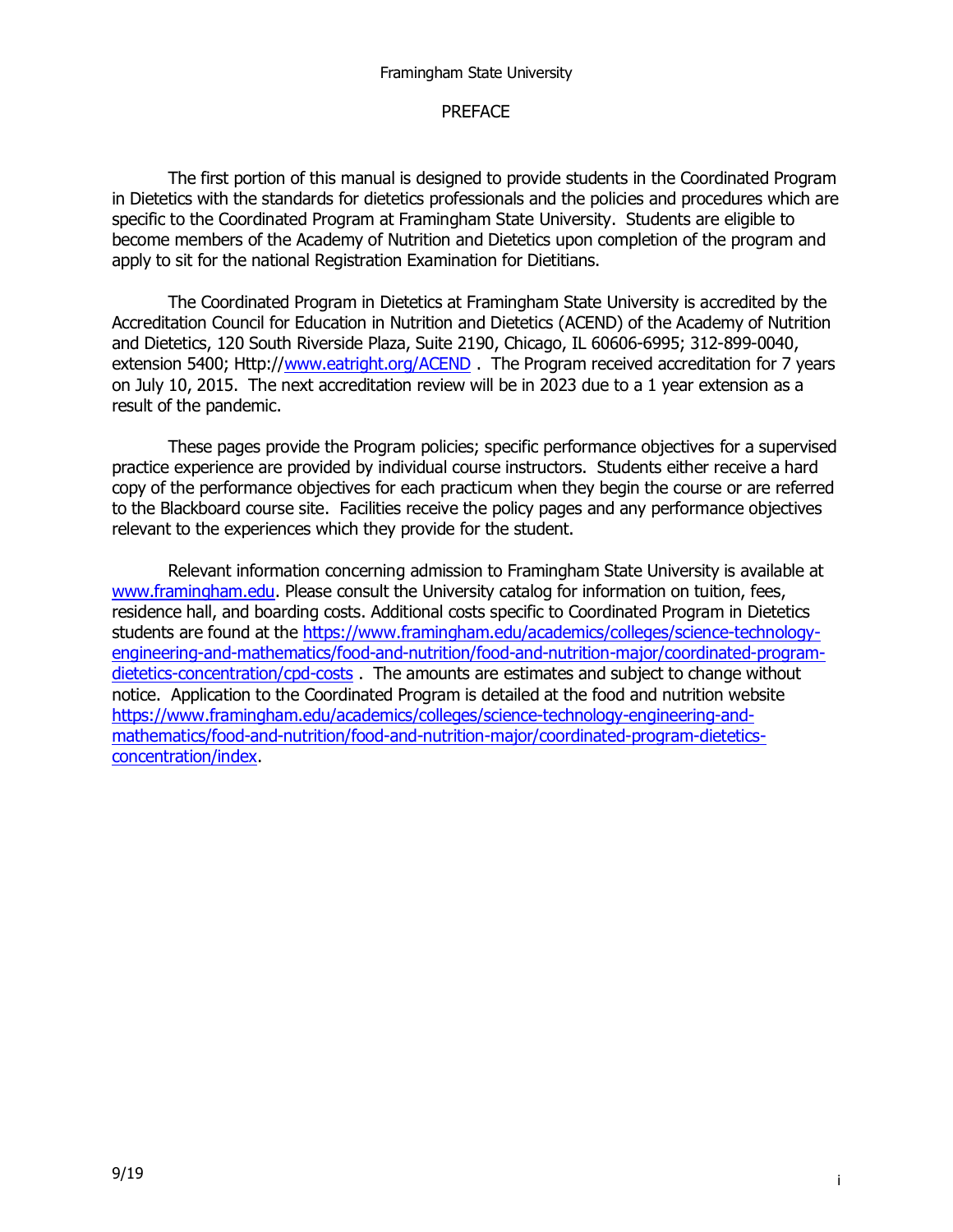Framingham State University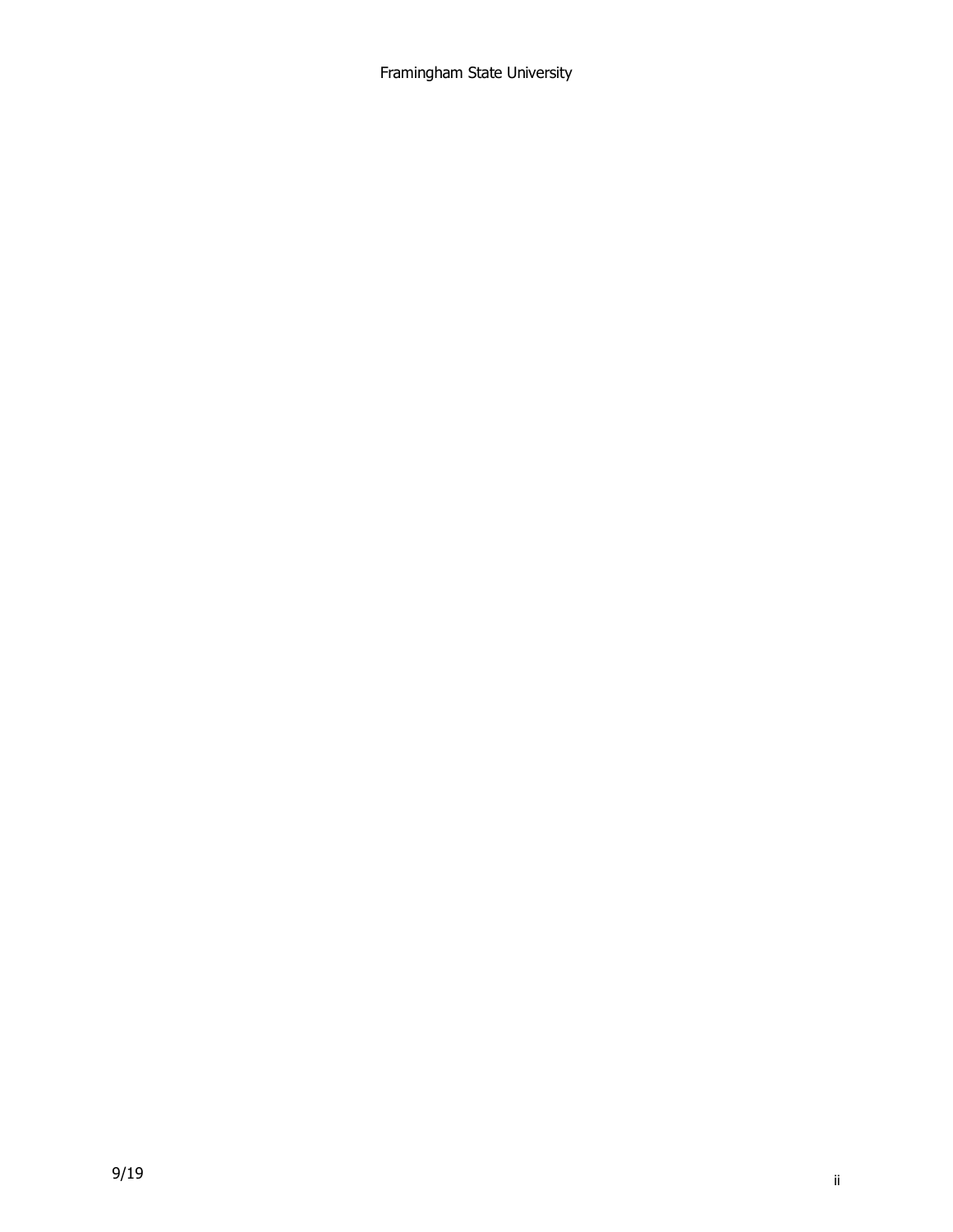# **TABLE OF CONTENTS**

| Preface                                                                                                         |  |                      |                           |                                |                             |              |    |  |  | L              |
|-----------------------------------------------------------------------------------------------------------------|--|----------------------|---------------------------|--------------------------------|-----------------------------|--------------|----|--|--|----------------|
| Table of Contents                                                                                               |  |                      |                           |                                |                             |              |    |  |  | iii.           |
| Academy of Nutrition and Dietetics/Commission on Dietetic Registration Code of                                  |  |                      |                           |                                |                             |              |    |  |  |                |
| Ethics for the Nutrition and Dietetics Profession                                                               |  |                      |                           |                                |                             |              |    |  |  | 1              |
| Coordinated Program in Dietetics Mission Statement                                                              |  |                      |                           |                                |                             |              |    |  |  | 3              |
| Coordinated Program in Dietetics Program Goals and Objectives                                                   |  |                      |                           |                                |                             |              |    |  |  | 4              |
| Program Policies                                                                                                |  |                      |                           |                                |                             |              |    |  |  |                |
| Program Philosophy                                                                                              |  |                      |                           |                                |                             |              |    |  |  | 5              |
| Suggested Course Sequence for Master Degree Students .                                                          |  |                      |                           |                                |                             |              |    |  |  | 6              |
| Suggested Course Sequence 4+1.                                                                                  |  |                      |                           | and the company of the company |                             |              |    |  |  | $\overline{7}$ |
| Admission Eligibility                                                                                           |  | and the company of   |                           |                                |                             |              |    |  |  | 8              |
| Performance Standards.                                                                                          |  |                      | <b>Contract Contract</b>  |                                |                             |              | à. |  |  | 8              |
| Supervised Practice Experiences                                                                                 |  |                      |                           |                                |                             | ¥.           | à. |  |  | 9              |
| Evaluation of Students                                                                                          |  |                      |                           |                                |                             | ä,           | ä, |  |  | 12             |
| Evaluation By Students . The results of the set of the set of the set of the set of the set of the set of the s |  |                      |                           |                                |                             | ä,           | ä, |  |  | 12             |
| Communication.                                                                                                  |  |                      |                           | $\mathbf{u}$ .                 | <b>Contract Contract</b>    |              | à. |  |  | 12             |
| Vacation, Holiday, Snow Days, Absence . The same of the set of the set of the Vacation, Holzanda, Ma            |  |                      |                           |                                |                             |              | à. |  |  | 13             |
| Injury or Illness While at the Supervised Practice Site.                                                        |  |                      |                           |                                |                             |              |    |  |  | 13             |
| Illness.                                                                                                        |  |                      | $\mathbf{r} = \mathbf{r}$ |                                |                             |              |    |  |  | 13             |
| Insurance/Liability                                                                                             |  |                      | $\mathbf{r}$              |                                | $\mathbf{r}$                | ¥,           |    |  |  | 14             |
| Physical Exam                                                                                                   |  | and the state of the |                           |                                |                             |              |    |  |  | 14             |
| Criminal Offender Record Information Check (CORI)/Fingerprinting/Drug Testing                                   |  |                      |                           |                                |                             |              |    |  |  | 14             |
| Graduation and Program Completion Requirements.                                                                 |  |                      |                           |                                |                             | $\mathbf{r}$ |    |  |  | 15             |
| Verification Statement                                                                                          |  |                      |                           | and the state of the state of  |                             |              |    |  |  | 15             |
| Licensed Dietitian/Nutritionist (LDN) in Massachusetts                                                          |  |                      |                           |                                |                             |              |    |  |  | 16             |
| Accommodations for Special Needs Students                                                                       |  |                      |                           |                                |                             |              |    |  |  | 16             |
|                                                                                                                 |  |                      |                           |                                | $\mathbf{r}$                |              |    |  |  | 16             |
| Academic Honesty                                                                                                |  |                      |                           | and the state of the state of  | $\mathbf{r}$                |              |    |  |  |                |
| US Copyright Law                                                                                                |  |                      | and the state of the      |                                |                             |              |    |  |  | 17             |
| Family Educational Rights & Privacy Act (FERPA).                                                                |  |                      |                           |                                |                             |              |    |  |  | 17             |
| Changes to Policy and Procedure Manual.                                                                         |  |                      |                           |                                |                             |              |    |  |  | 17             |
|                                                                                                                 |  |                      |                           |                                |                             |              |    |  |  |                |
| <b>Professional Dress Guidelines</b>                                                                            |  |                      |                           |                                |                             |              |    |  |  | 18             |
| Guidelines for Determining Policies of Cooperating Facilities.                                                  |  |                      |                           |                                |                             |              |    |  |  | 19             |
| How to be a Professional Student Dietitian                                                                      |  |                      |                           |                                |                             |              |    |  |  | 20             |
|                                                                                                                 |  |                      |                           |                                |                             |              |    |  |  | 22             |
| FSU Policy Against Discrimination, Discriminatory Harassment and Retaliation                                    |  |                      |                           |                                |                             |              |    |  |  |                |
| Student Grievance Procedure                                                                                     |  |                      |                           |                                | $\mathbf{r} = \mathbf{r}$ . |              |    |  |  | 22             |
| Procedure for Counseling from the Program                                                                       |  |                      |                           |                                |                             |              |    |  |  | 25             |
| Notice of Opportunity and Procedure to File Complaints with the Accreditation Council                           |  |                      |                           |                                |                             | 27           |    |  |  |                |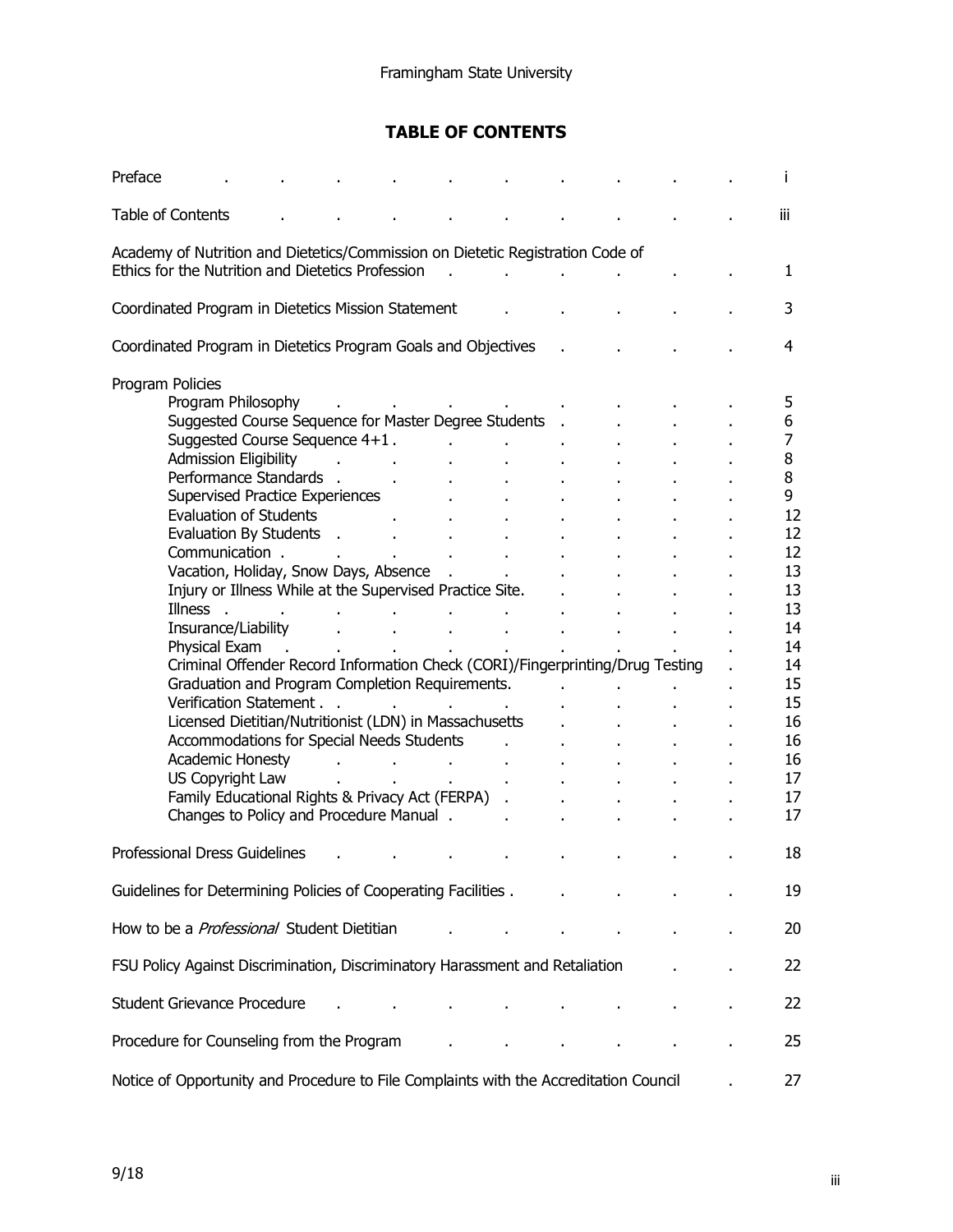Framingham State University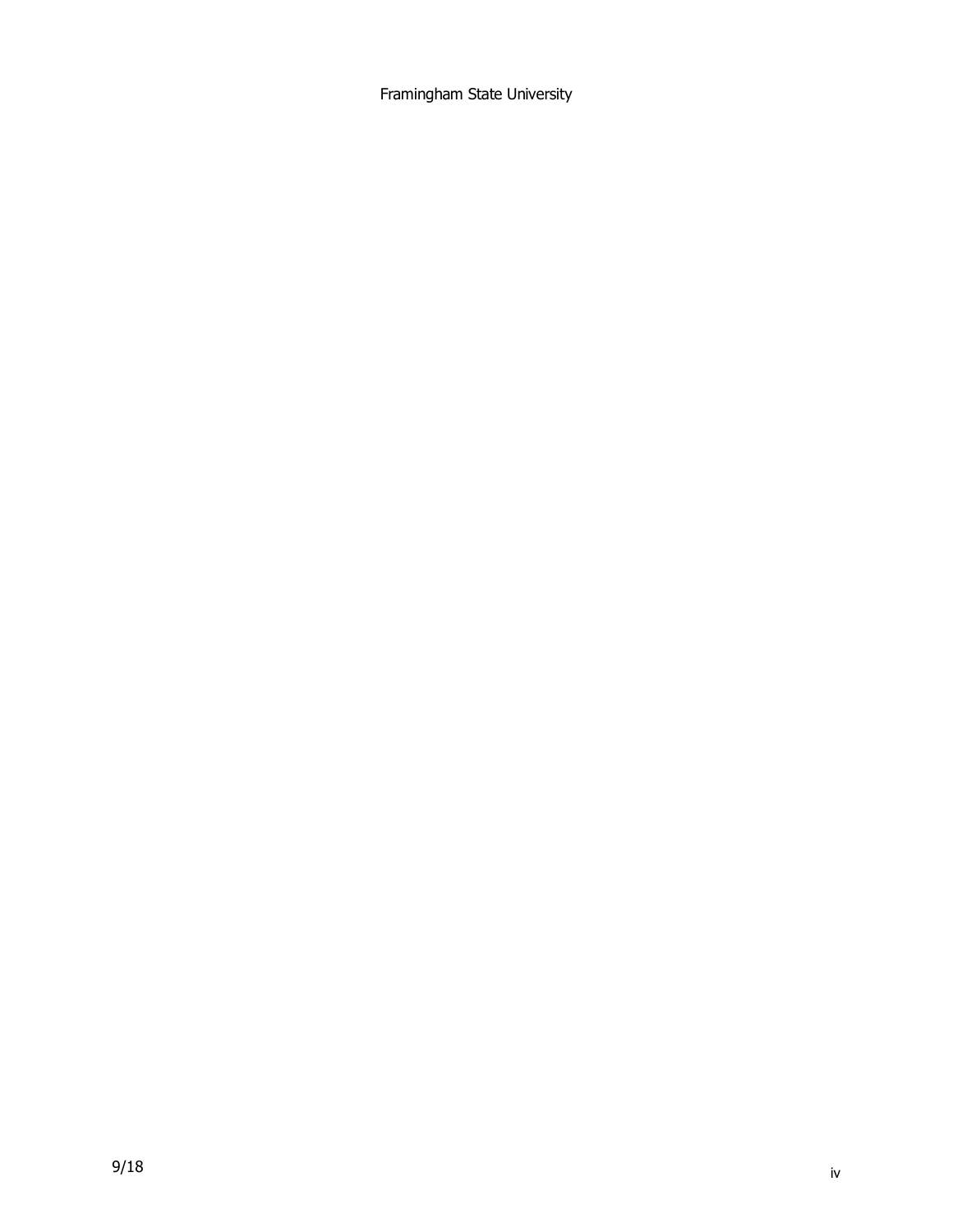

#### **Code of Ethics for the Nutrition and Dietetics Profession**

Commission on Dietetic **Registration** the credentialing agency for the<br>Academy of Nutrition eat<sup>\*</sup> Academy of N<br>**right.** and Dietetics

#### **Effective Date: June 1, 2018**

#### **Preamble:**

When providing services the nutrition and dietetics practitioner adheres to the core values of customer focus, integrity, innovation, social responsibility, and diversity. Science-based decisions, derived from the best available research and evidence, are the underpinnings of ethical conduct and practice.

This Code applies to nutrition and dietetics practitioners who act in a wide variety of capacities, provides general principles and specific ethical standards for situations frequently encountered in daily practice. The primary goal is the protection of the individuals, groups, organizations, communities, or populations with whom the practitioner works and interacts.

The nutrition and dietetics practitioner supports and promotes high standards of professional practice, accepting the obligation to protect clients, the public and the profession; upholds the Academy of Nutrition and Dietetics (Academy) and its credentialing agency the Commission on Dietetic Registration (CDR) Code of Ethics for the Nutrition and Dietetics Profession; and shall report perceived violations of the Code through established processes.

The Academy/CDR Code of Ethics for the Nutrition and Dietetics Profession establishes the principles and ethical standards that underlie the nutrition and dietetics practitioner's roles and conduct. All individuals to whom the Code applies are referred to as "nutrition and dietetics practitioners". By accepting membership in the Academy and/or accepting and maintaining CDR credentials, all nutrition and dietetics practitioners agree to abide by the Code.

#### **Principles and Standards:**

**1. Competence and professional development in practice (Non-maleficence)**

Nutrition and dietetics practitioners shall:

- a. Practice using an evidence-based approach within areas of competence, continuously develop and enhance expertise, and recognize limitations.
- b. Demonstrate in depth scientific knowledge of food, human nutrition and behavior.
- c. Assess the validity and applicability of scientific evidence without personal bias.
- d. Interpret, apply, participate in and/or generate research to enhance practice, innovation, and discovery.
- e. Make evidence-based practice decisions, taking into account the unique values and circumstances of the patient/client and community, in combination with the practitioner's expertise and judgment.
- f. Recognize and exercise professional judgment within the limits of individual qualifications and collaborate with others, seek counsel, and make referrals as appropriate.
- g. Act in a caring and respectful manner, mindful of individual differences, cultural, and ethnic diversity.
- h. Practice within the limits of their scope and collaborate with the inter-professional team.

#### **2. Integrity in personal and organizational behaviors and practices (Autonomy)**

Nutrition and dietetics practitioners shall:

- a. Disclose any conflicts of interest, including any financial interests in products or services that are recommended. Refrain from accepting gifts or services which potentially influence or which may give the appearance of influencing professional judgment.
- b. Comply with all applicable laws and regulations, including obtaining/maintaining a state license or certification if engaged in practice governed by nutrition and dietetics statutes.
- c. Maintain and appropriately use credentials.
- d. Respect intellectual property rights, including citation and recognition of the ideas and work of others, regardless of the medium (e.g. written, oral, electronic).
- e. Provide accurate and truthful information in all communications.
- f. Report inappropriate behavior or treatment of a patient/client by another nutrition and dietetics practitioner or other professionals.
- g. Document, code and bill to most accurately reflect the character and extent of delivered services.
- h. Respect patient/client's autonomy. Safeguard patient/client confidentiality according to current regulations and laws.
- i. Implement appropriate measures to protect personal health information using appropriate techniques (e.g., encryption).

#### **3. Professionalism (Beneficence)**

Nutrition and dietetics practitioners shall:

a. Participate in and contribute to decisions that affect the well-being of patients/clients.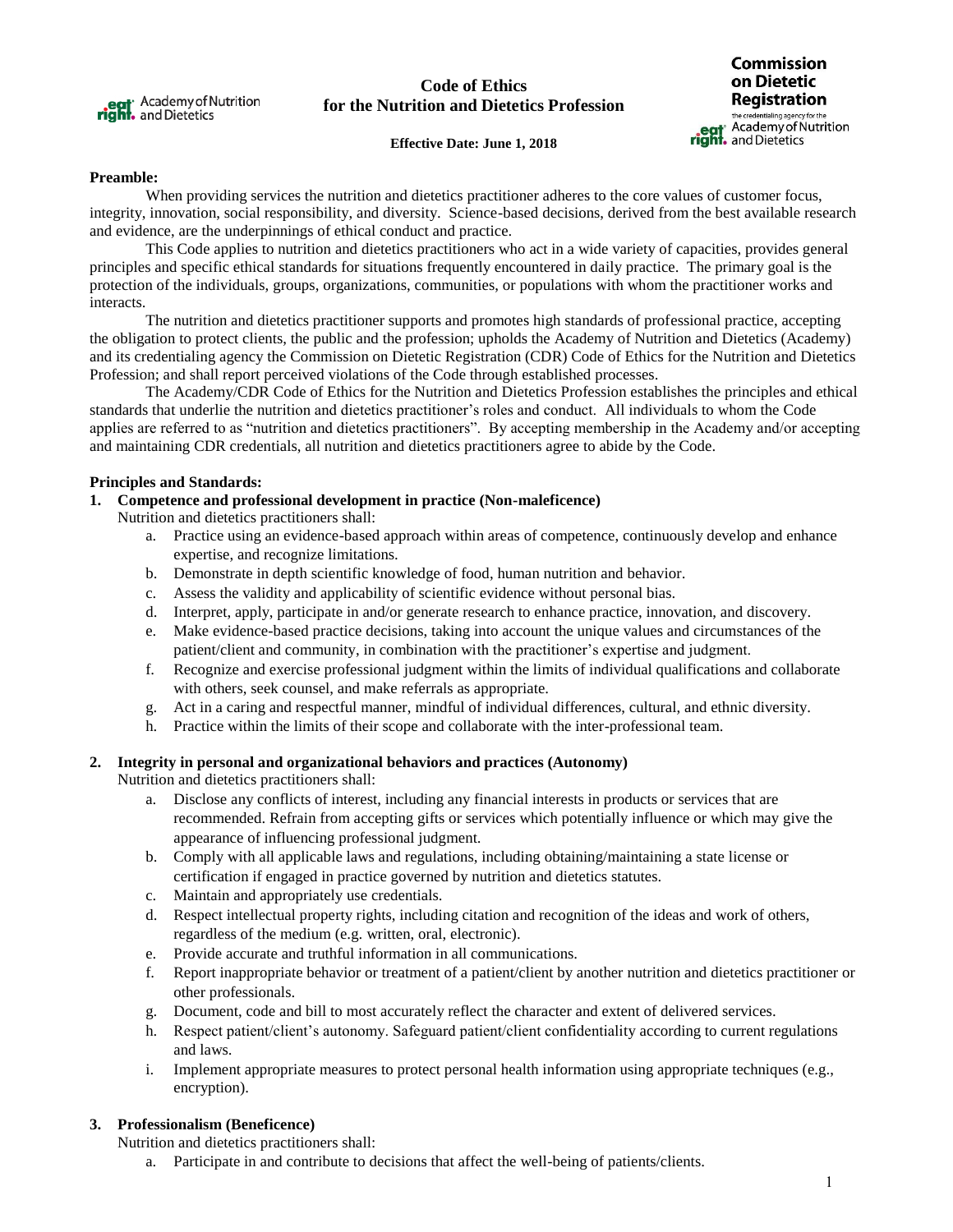- b. Respect the values, rights, knowledge, and skills of colleagues and other professionals.
- c. Demonstrate respect, constructive dialogue, civility and professionalism in all communications, including social media.
- d. Refrain from communicating false, fraudulent, deceptive, misleading, disparaging or unfair statements or claims.
- e. Uphold professional boundaries and refrain from romantic relationships with any patients/clients, surrogates, supervisees, or students.
- f. Refrain from verbal/physical/emotional/sexual harassment.
- g. Provide objective evaluations of performance for employees, coworkers, and students and candidates for employment, professional association memberships, awards, or scholarships, making all reasonable efforts to avoid bias in the professional evaluation of others.
- h. Communicate at an appropriate level to promote health literacy.
- i. Contribute to the advancement and competence of others, including colleagues, students, and the public.

#### **4. Social responsibility for local, regional, national, global nutrition and well-being (Justice)**

Nutrition and dietetics practitioners shall:

- a. Collaborate with others to reduce health disparities and protect human rights.
- b. Promote fairness and objectivity with fair and equitable treatment.
- c. Contribute time and expertise to activities that promote respect, integrity, and competence of the profession.
- d. Promote the unique role of nutrition and dietetics practitioners.
- e. Engage in service that benefits the community and to enhance the public's trust in the profession.
- f. Seek leadership opportunities in professional, community, and service organizations to enhance health and nutritional status while protecting the public.

#### **Glossary of Terms:**

**Autonomy**: ensures a patient, client, or professional has the capacity and self-determination to engage in individual decisionmaking specific to personal health or practice.<sup>1</sup>

**Beneficence**: encompasses taking positive steps to benefit others, which includes balancing benefit and risk.<sup>1</sup>

**Competence**: a principle of professional practice, identifying the ability of the provider to administer safe and reliable services on a consistent basis.<sup>2</sup>

**Conflict(s) of Interest(s)**: defined as a personal or financial interest or a duty to another party which may prevent a person from acting in the best interests of the intended beneficiary, including simultaneous membership on boards with potentially conflicting interests related to the profession, members or the public.<sup>2</sup>

**Customer:** any client, patient, resident, participant, student, consumer, individual/person, group, population, or organization to which the nutrition and dietetics practitioner provides service.<sup>3</sup>

**Diversity**: "The Academy values and respects the diverse viewpoints and individual differences of all people. The Academy's mission and vision are most effectively realized through the promotion of a diverse membership that reflects cultural, ethnic, gender, racial, religious, sexual orientation, socioeconomic, geographical, political, educational, experiential and philosophical characteristics of the public it services. The Academy actively identifies and offers opportunities to individuals with varied skills, talents, abilities, ideas, disabilities, backgrounds and practice expertise."<sup>4</sup>

**Evidence-based Practice**: Evidence-based practice is an approach to health care wherein health practitioners use the best evidence possible, i.e., the most appropriate information available, to make decisions for individuals, groups and populations. Evidence-based practice values, enhances and builds on clinical expertise, knowledge of disease mechanisms, and

pathophysiology. It involves complex and conscientious decision-making based not only on the available evidence but also on client characteristics, situations, and preferences. It recognizes that health care is individualized and ever changing and involves uncertainties and probabilities. Evidence-based practice incorporates successful strategies that improve client outcomes and are derived from various sources of evidence including research, national guidelines, policies, consensus statements, systematic analysis of clinical experience, quality improvement data, specialized knowledge and skills of experts.<sup>2</sup>

**Justice** (social justice): supports fair, equitable, and appropriate treatment for individuals<sup>1</sup> and fair allocation of resources. **Non-Maleficence**: is the intent to not inflict harm.<sup>1</sup>

#### **References:**

- 1. Fornari A. Approaches to ethical decision-making. *J Acad Nutr Diet.* 2015;115(1):119-121.
- 2. Academy of Nutrition and Dietetics Definition of Terms List. June, 2017 (Approved by Definition of Terms Workgroup Quality Management Committee May 16, 2017). Accessed October 11, 2017. [http://www.eatrightpro.org/~/media/eatrightpro%20files/practice/scope%20standards%20of%20practice/academydefinitionof](http://www.eatrightpro.org/~/media/eatrightpro%20files/practice/scope%20standards%20of%20practice/academydefinitionoftermslist.ashx) [termslist.ashx](http://www.eatrightpro.org/~/media/eatrightpro%20files/practice/scope%20standards%20of%20practice/academydefinitionoftermslist.ashx)
- 3. Academy of Nutrition and Dietetics: Revised 2017 Standards of Practice in Nutrition Care and Standards of Professional Performance for Registered Dietitian Nutritionists. *J Acad Nutr Diet*. 2018; 118: 132-140.
- 4. Academy of Nutrition and Dietetics "Diversity Philosophy Statement" (adopted by the House of Delegates and Board of Directors in 1995).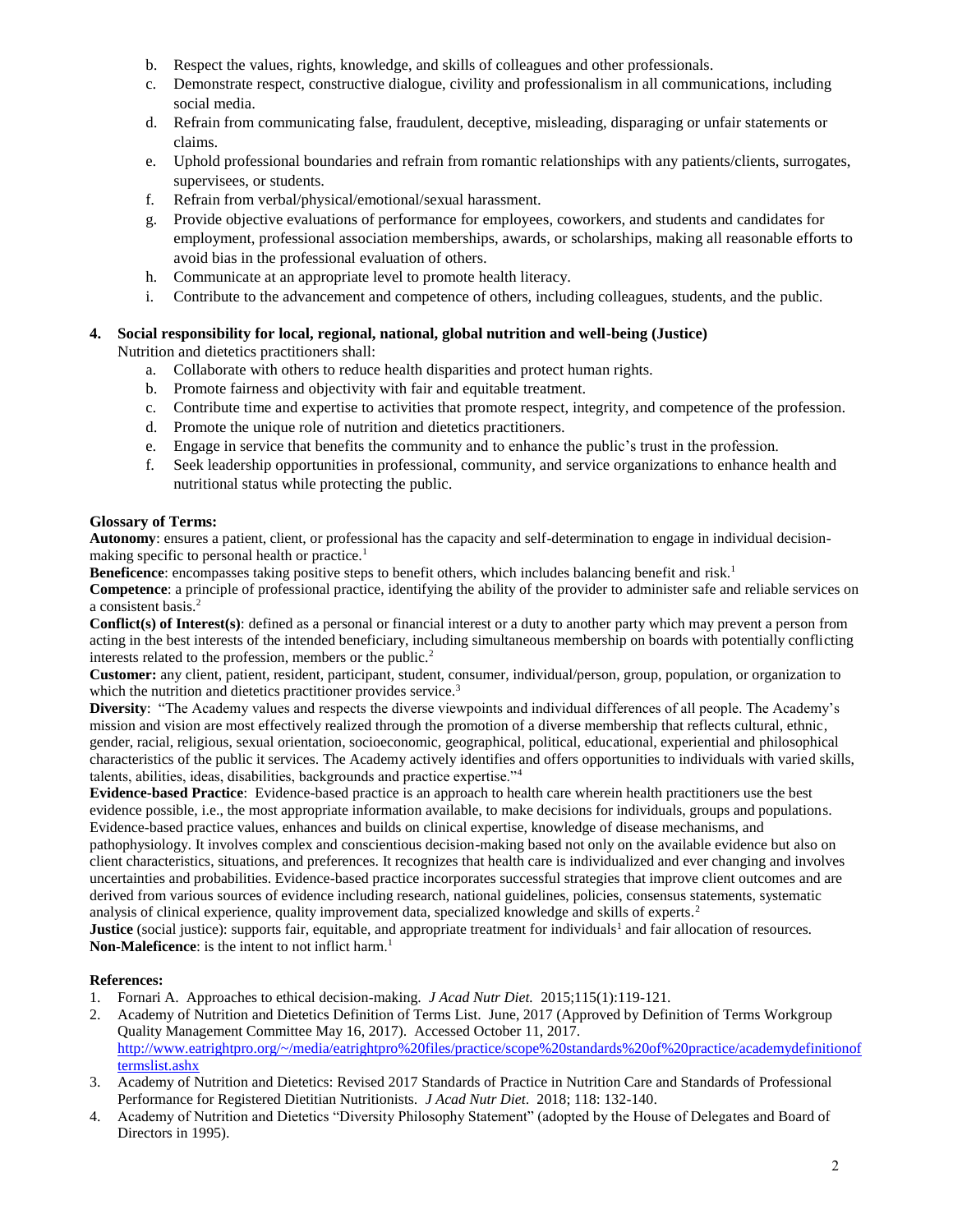#### **Coordinated Program in Dietetics Mission Statement**

The Food and Nutrition program at Framingham State University will develop a course of study that enables graduates to actively participate in the changing food environment, in the nutrition education process, and in health care delivery systems according to the highest standards of client service and professional ethics.

• The Coordinated Program in Dietetics Concentration integrates an academic and supervised practice curriculum to prepare students to be entry-level dietitian nutritionists. The Program meets the academic and experiential requirements which qualify students to take the Registration Examination for Dietitians upon graduation and to be a Licensed Dietitian Nutritionist in Massachusetts.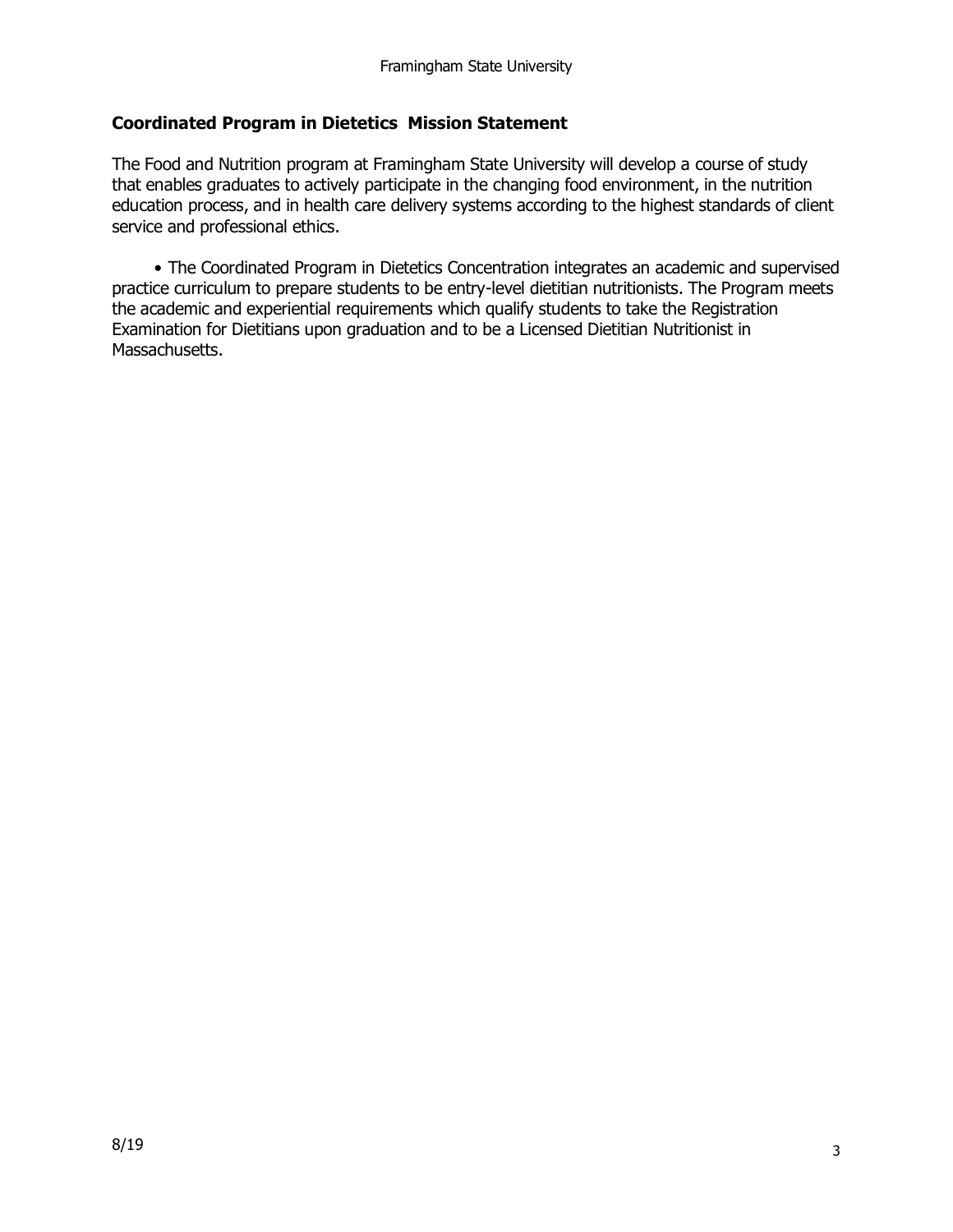# **Coordinated Program in Dietetics Program Goals and Objectives**

- 1. The Coordinated Program in Dietetics will prepare graduates to become nutrition professionals.
	- a. At least 80% percent of program students complete program/degree requirements within 3 years (150% of the program length).
	- b. Of graduates who seek employment, 75% are employed in nutrition and dietetics or related field within 12 months of graduation.
	- c. 80% of (respondents) employers will respond 3 or higher on a five-point scale on the Employer Survey when asked to rate graduates' preparation for an entry-level dietitian nutritionist position.
	- d. Graduates will respond 3 or higher on a five-point scale when asked to assess their academic background in subject areas, some of which comprise the ACEND required core knowledge or competencies, when surveyed  $1 - 2$  years after program completion.
- 2. The Coordinated Program in Dietetics will prepare Coordinated Program in Dietetics students to pass the Commission on Dietetic Registration (CDR) credentialing exam for dietitian nutritionists.
	- a. 100% percent of program graduates take the CDR credentialing exam for dietitian nutritionists within 12 months of program completion.
	- b. The program one-year pass rate (graduates who pass the registration exam within one year of first attempt) on the CDR credentialing exam for dietitian nutritionists is at least 80%.
- 3. The Coordinated Program in Dietetics will prepare graduates to become dedicated learners throughout life and career.
	- a. 80% (of respondents) of the Coordinated Program in Dietetics will have completed the continuing professional educational requirements of the Commission on Dietetic Registration and remained Registered Dietitians when surveyed five years after program completion.
- 4. The Coordinated Program in Dietetics will foster a variety of careers in food and nutrition.
	- a. Graduate responses related to job titles on the Food and Nutrition concentrations' (CP) graduate surveys will indicate that graduates are employed in at least three areas of nutrition and dietetics when surveyed  $1 - 2$  years after program completion.
- 5. The Coordinated Program in Dietetics will enable students to develop technology proficiency.
	- a. Students will respond 3 or higher on a five-point scale on course evaluations when asked if specific courses meet KRDN 1.2: Use current information technologies to locate and apply evidence-based guidelines and protocols.
	- b. Employers will respond 3 or higher on a five-point scale on the Employer Questionnaire when asked to rate graduates' computer skills.

\*Program's outcomes data are available upon request.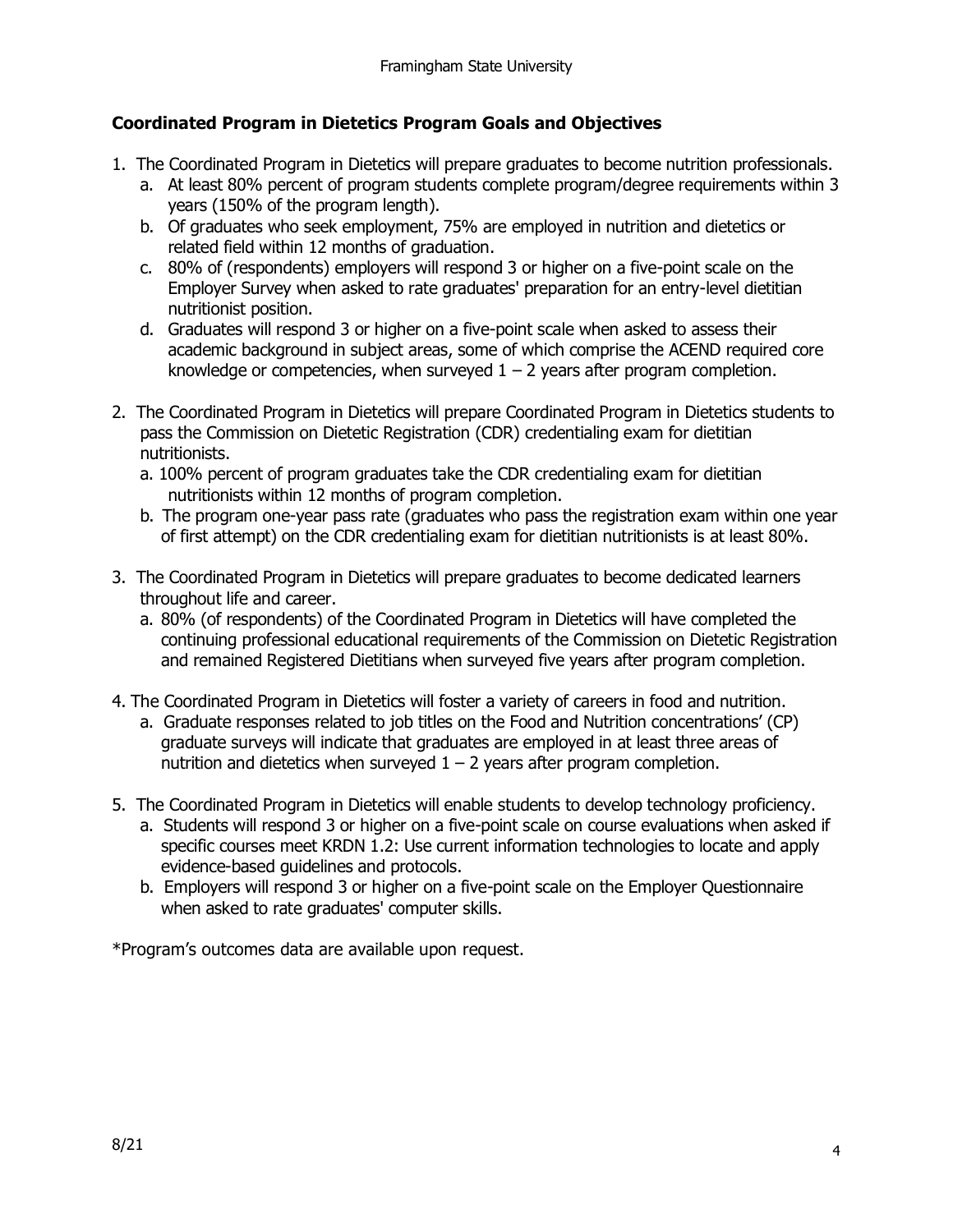# **POLICIES OF THE COORDINATED PROGRAM IN DIETETICS (CPD)**

### Program Philosophy

The Coordinated Program in Dietetics is based on the philosophy that the student's learning is enhanced by practical application of theory. Classroom instruction is coordinated with supervised practice experiences which enable the student to apply what was recently learned in class. Simulated experiences are also used where appropriate.

Exposure to a variety of health care and foodservice institutions is helpful in rounding the student's background. Therefore, the student is usually rotated to different facilities for the clinical nutrition, foodservice management, community nutrition, and school nutrition experiences. The John C. Stalker Institute of Food and Nutrition, a partnership between Framingham State University and Massachusetts Department of Elementary and Secondary Education, provides an opportunity for students to participate in nutrition education in the school environment.This partnership is the reason for the identifying School Nutrition as the Program concentration.

Classroom discussion frequently focuses on the uniqueness and similarity of the institutions providing the experiences. The student is also encouraged to participate in setting schedules and prioritizing activities, and is fully responsible for completing all objectives. The student is, therefore, given an opportunity to develop leadership skills of initiative, independence, assertiveness and communication.

#### **Program Overview**

The FSU CPD program is required to provide a minimum of 1200 hours of supervised practice. Students who wish to complete the Coordinated Program must take one course during the summer session following junior or senior year to meet graduation requirements. Options for summer session include: General Education domain courses not previously taken or microbiology. Intersession options for General Education courses are also available. In addition, a summer on-line course (0.5 course-credit) is required prior to the second year of the Coordinated Program. This course provides an overview of nutrition and health education curricula available for implementation when students complete the school nutrition practicum. A suggested course sequence for the 2 years of the Coordinated Program follows for both undergraduate and graduate student pathways.

Beginning 2024, a master's degree will be required to qualify to take the Registration Examination for Dietitians. Freshmen entering FSU starting September, 2018, must apply to the Coordinated Program in Dietetics 4+1, Bachelor/Master degree program. This program enables students to complete both their undergraduate and master degree in 5 years, so that they will be in compliance with the new regulations. The suggested undergraduate course sequence for the CPD 4+1 is found on page 7.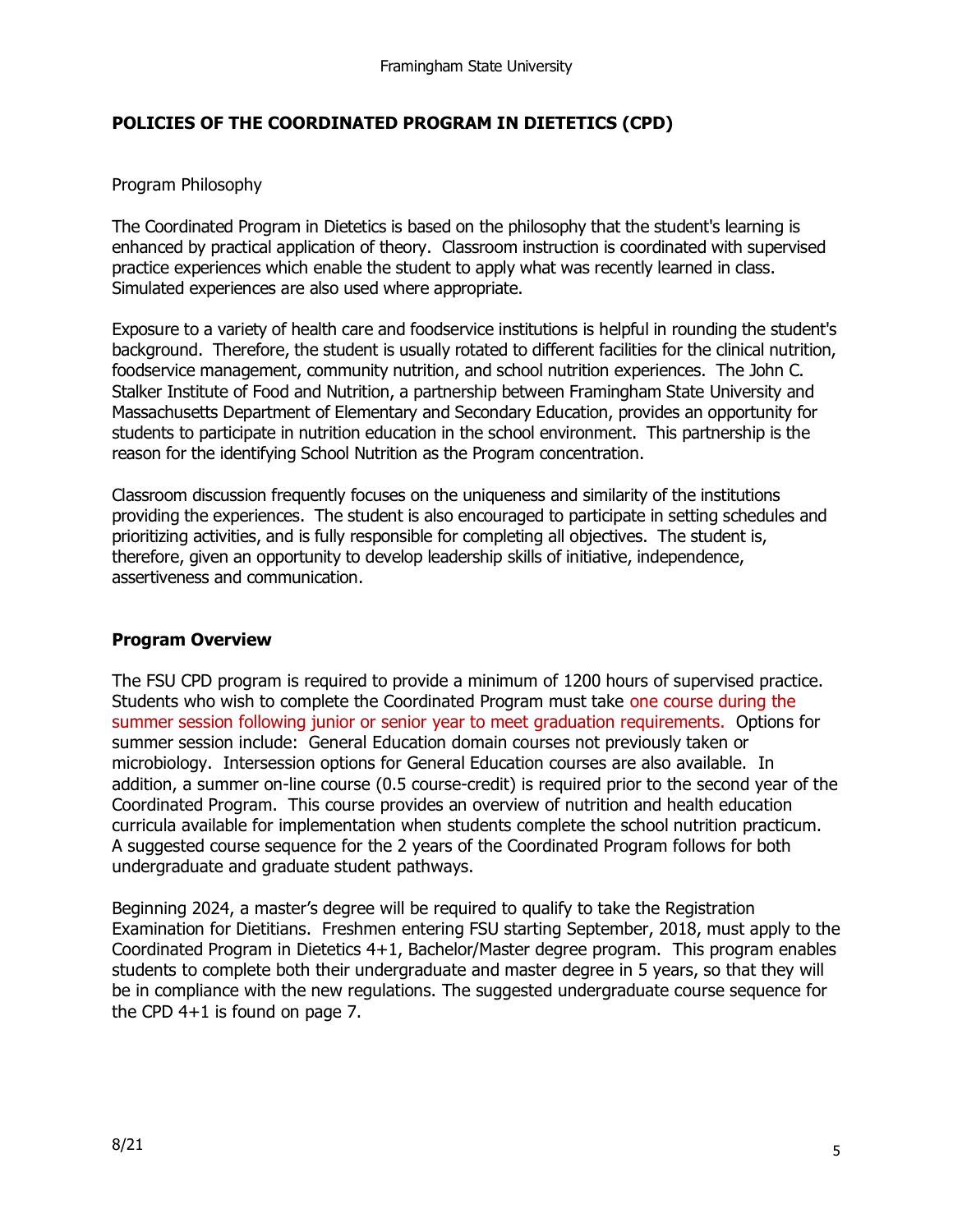#### **CPD: Suggested Course Sequence for Students in the Master Degree Program**

#### **Note: If multiple deficiency courses were identified at the time of application, please review the Undergraduate Course Sequence. The following sequence presumes that science and basic food and nutrition courses have been completed.**

#### **Begin Coordinated Program in Dietetics**

| <b>First Year</b>                                                                                                                                                                             | <b>First Year</b>                                                                                                                                                                                                                                                                          |
|-----------------------------------------------------------------------------------------------------------------------------------------------------------------------------------------------|--------------------------------------------------------------------------------------------------------------------------------------------------------------------------------------------------------------------------------------------------------------------------------------------|
| Fall                                                                                                                                                                                          | <b>Spring</b>                                                                                                                                                                                                                                                                              |
| NUTR 381 Medical Nutrition Therapy I (SP1 lab)<br>NUTR 364 Experimental Study of Food (pre, L) or<br>Graduate Elective<br>NUTR 874 Human Nutrition Science (core course)<br>Graduate Elective | NUTR 884 Foodservice Systems (SP1 lab)<br>NUTR 881 Medical Nutrition Therapy II (SP1 lab)<br>NUTR 881 L Medical Nutrition Therapy II Clinical<br>Practice (non-credit) (SP1 lab)<br><b>NUTR 478 Community Nutrition</b><br>NUTR 911 Research Methods (core course or Graduate<br>Elective) |

#### **Summer: NUTR 911 Research Methods (core course), Graduate Elective or NUTR 980 Seminar in Food and Nutrition (core course); NUTR 830 Nutrition in the School Environment (0.5 course-credit)(On-Line)<sup>2</sup> (DGCE fee applies.)**

| Second Year <sup>3</sup>                                                                                                                                                                          | Senior Year <sup>3</sup>                                                                                                                                                                                                                                                                                              |
|---------------------------------------------------------------------------------------------------------------------------------------------------------------------------------------------------|-----------------------------------------------------------------------------------------------------------------------------------------------------------------------------------------------------------------------------------------------------------------------------------------------------------------------|
| Fall                                                                                                                                                                                              | Spring                                                                                                                                                                                                                                                                                                                |
| <b>NOTE: Course Schedule Does NOT Permit</b>                                                                                                                                                      | <b>NOTE: Course Schedule Does NOT Permit</b>                                                                                                                                                                                                                                                                          |
| <b>Additional Courses</b>                                                                                                                                                                         | <b>Additional Courses</b>                                                                                                                                                                                                                                                                                             |
| NUTR 965 Seminar in Clinical Nutrition<br>NUTR 981 Practicum in Clinical Dietetics<br>$(SP1 lab)(credit:2 courses)$<br>NUTR 903 Advanced Nutrition and Metabolism (core<br>$course)$ <sup>4</sup> | NUTR 882 Management of Food and Nutrition Services<br>NUTR 951 Practicum in Foodservice Systems<br>$(10$ weeks SP <sup>1</sup> )<br>NUTR 931 Practicum in Community Nutrition<br>$(7$ weeks SP <sup>1</sup> )<br>NUTR 941 School Nutrition Practicum<br>$(0.5 \text{ course-credit})$ (SP <sup>1</sup> ) <sup>2</sup> |

#### **Summer with program completion in August: If not taken: NUTR 911 Research Methods (core course), Graduate Elective or NUTR 980 Seminar in Food and Nutrition (core course);**

**Note:** An oral comprehensive examination is required as the student's culminating experience. Please review the comprehensive exam FAQs at [https://www.framingham.edu/academics/colleges/science](https://www.framingham.edu/academics/colleges/science-technology-engineering-and-mathematics/food-and-nutrition/graduate/grad-comp-exam)[technology-engineering-and-mathematics/food-and-nutrition/graduate/grad-comp-exam](https://www.framingham.edu/academics/colleges/science-technology-engineering-and-mathematics/food-and-nutrition/graduate/grad-comp-exam)

<sup>&</sup>lt;sup>1</sup> Supervised Practice

<sup>&</sup>lt;sup>2</sup> Required summer on-line course provides an overview of nutrition and health education curricula available for implementation in the school nutrition practicum. Division of Graduate and Continuing Education (DGCE) fee applies. The school nutrition supervised practice is completed during the same semester as Experience in Community Nutrition. Students who affiliate with a school nutrition program for Practicum in Foodservice Systems will be paired with a student who has an alternate foodservice placement to complete this experience.

<sup>&</sup>lt;sup>3</sup> Fall and Spring semesters may be reversed.

<sup>4</sup>Students who elect to complete NUTR 903 while also completing the clinical experience will have a very full schedule and are strongly advised not to work.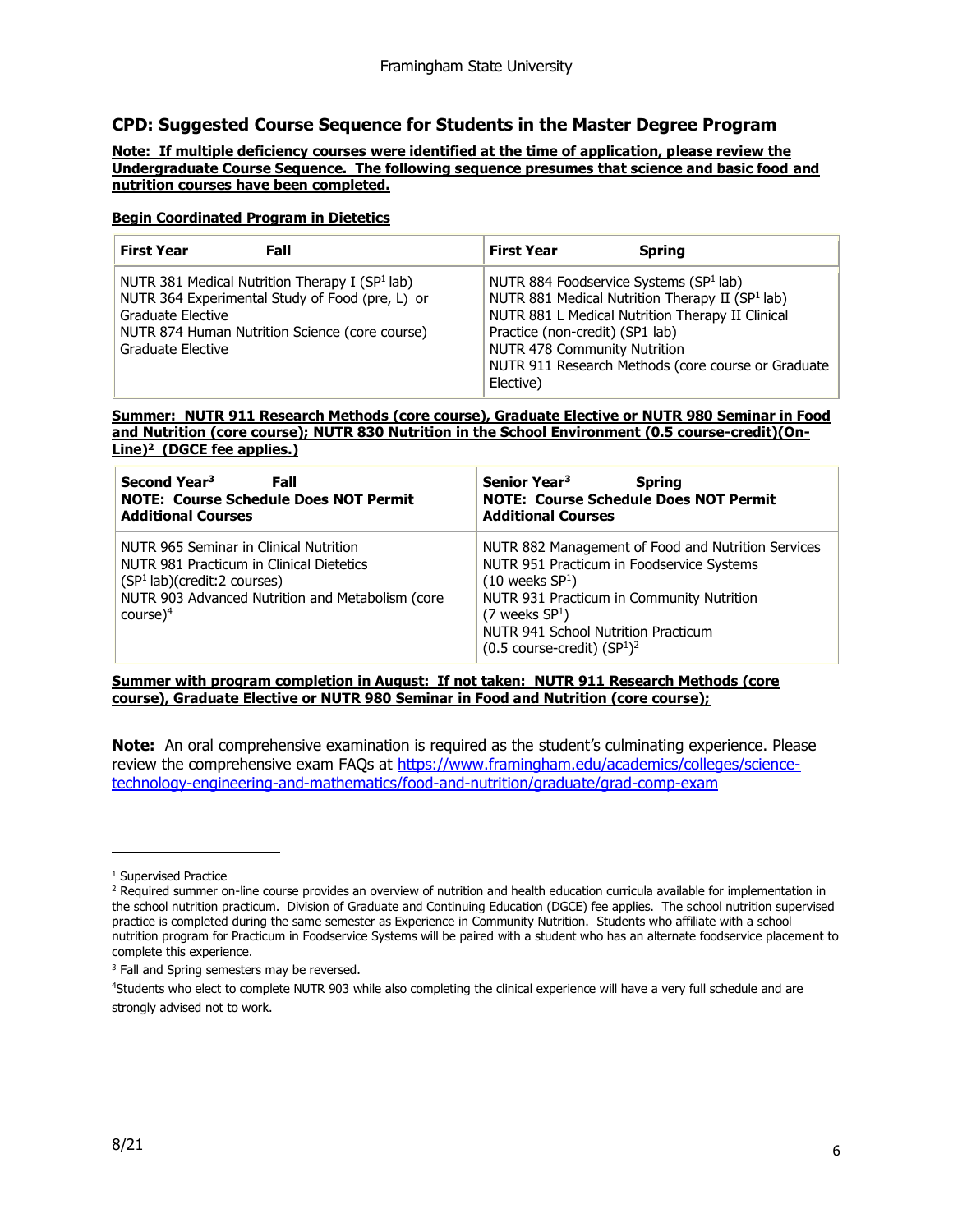#### **BS Food and Nutrition Coordinated Program in Dietetics Concentration 4+1 MS Food and Nutrition Coordinated Program in Dietetics**

| Freshman Year                                                                                                                                                                                                                                                             | Freshman Year                                                                                                                                                                                                                                                                                                                                                                                                                                                                                                                    |
|---------------------------------------------------------------------------------------------------------------------------------------------------------------------------------------------------------------------------------------------------------------------------|----------------------------------------------------------------------------------------------------------------------------------------------------------------------------------------------------------------------------------------------------------------------------------------------------------------------------------------------------------------------------------------------------------------------------------------------------------------------------------------------------------------------------------|
| Fall                                                                                                                                                                                                                                                                      | <b>Spring</b>                                                                                                                                                                                                                                                                                                                                                                                                                                                                                                                    |
| NUTR 110 Fundamentals of Nutrition Science<br>CHEM 107 Principles of Chemistry (L) (Domain II: B. Natural<br>Sciences)<br>Common Core: A- ENGL 110 Expository Writing<br>Common Core: B- Math 123 College Algebra                                                         | BIOL 130 Principles of Biology (L) (Domain II: B Natural<br>Sciences)<br>CHEM 108 Principles of Chemistry and Quantitative Analysis<br>$(\text{pre}, \mathsf{L})$<br>Domain I: A. Creative Arts<br>Domain I: C. Language                                                                                                                                                                                                                                                                                                         |
| Fall                                                                                                                                                                                                                                                                      | Sophomore Year                                                                                                                                                                                                                                                                                                                                                                                                                                                                                                                   |
| Sophomore Year                                                                                                                                                                                                                                                            | <b>Spring</b>                                                                                                                                                                                                                                                                                                                                                                                                                                                                                                                    |
| STAT 117 Introduction to Statistics (Gen.Ed. Domain II-A) or<br>STAT 208 Biostatistics or ENVS 202 Data Analysis for<br><b>Scientists</b><br>CHEM 207 Organic Chemistry I (pre, L)<br>Domain I: B. Humanities<br>NUTR 262 Food, Culture, and Society (pre, L) or Elective | Elective or NUTR 262 Food, Culture and Society (pre, L)<br>BIOL 235 Principles of Human Physiology (pre, L) or BIOL 241<br>Anatomy and Physiology I (pre, L)<br>CHEM 300 Principles of Biochemistry (pre, L) or Elective<br>Domain III: B. Perspectives on Contemporary World - PSYC<br>101 General Psychology OR SOCI 101 Intro to Sociology OR<br>ANTH 161 Cultural Anthropology<br>NUTR 002 Orientation to Dietetics (work experience, no credit)<br>Apply to Nutrition and Dietetics concentration if<br>completing CHEM 300 |

#### **Suggested Course Sequence for Entering Freshmen**

#### **Summer:** NUTR 002 Orientation to Dietetics (work experience, no credit)

| <b>Junior Year</b>                                                                                                                                                                                                          | <b>Junior Year</b>                                                                                                                                                                                                                                                                                      |
|-----------------------------------------------------------------------------------------------------------------------------------------------------------------------------------------------------------------------------|---------------------------------------------------------------------------------------------------------------------------------------------------------------------------------------------------------------------------------------------------------------------------------------------------------|
| Fall                                                                                                                                                                                                                        | <b>Spring</b>                                                                                                                                                                                                                                                                                           |
| NUTR 364 Experimental Study of Food (pre, L)<br>BIOL 307 Microbiology (pre, L)<br>Domain III: C. Global Competency, Ethical Reasoning, Human<br><b>Diversity</b><br>NUTR 482 Management of Food and Nutrition Systems (pre) | NUTR 374 Human Nutrition Science (pre)<br>Domain II: A. Analysis, Modeling, Problem-Solving if not taken<br>Domain III: A. Perspectives on the Past<br>Elective<br>NUTR 002 Orientation to Dietetics (work experience, no credit)<br>Apply to Coordinated Program in Dietetics/MS Food<br>and Nutrition |

#### **Begin Coordinated Program in Dietetics**

| 4 <sup>th</sup> Year                                                                                                                                                 | 4 <sup>th</sup> Year                                                                                                                                                                                                                                  |
|----------------------------------------------------------------------------------------------------------------------------------------------------------------------|-------------------------------------------------------------------------------------------------------------------------------------------------------------------------------------------------------------------------------------------------------|
| Fall                                                                                                                                                                 | <b>Spring</b>                                                                                                                                                                                                                                         |
| NUTR 381 Medical Nutrition Therapy I (pre, $SP1$ lab)<br>NUTR 384 Foodservice Systems (pre, SP6 lab)<br>Elective<br>NUTR 903 Advanced Nutrition and Metabolism (pre) | NUTR 478 Community Nutrition (pre)<br>NUTR 481 Medical Nutrition Therapy II (pre)<br>NUTR 481 L Medical Nutrition Therapy II Clinical Practice (SP <sup>6</sup> ,<br>lab)<br>NUTR 911 Research Methods in Nutrition (pre)<br><b>Graduate Elective</b> |

#### **Summer (DGCE fee applies): NUTR 9XX Graduate elective; NUTR 930 Nutrition in the School Environment (0.5 course-credit)(On-Line)<sup>2</sup>**

| 5 <sup>th</sup> Year <sup>3</sup>                                                                                            | 5 <sup>th</sup> Year <sup>8</sup>                                                                                                                                                                                                                                     |
|------------------------------------------------------------------------------------------------------------------------------|-----------------------------------------------------------------------------------------------------------------------------------------------------------------------------------------------------------------------------------------------------------------------|
| Fall                                                                                                                         | <b>Spring</b>                                                                                                                                                                                                                                                         |
| NUTR 965 Seminar in Clinical Nutrition<br>NUTR 981 Practicum in Clinical Dietetics (SP <sup>6</sup> ) (credit: 2<br>courses) | NUTR 951 Practicum in Foodservice Systems (10 weeks SP <sup>6</sup> )<br>NUTR 931 Practicum in Community Nutrition (7 weeks SP <sup>6</sup> )<br>NUTR 941 School Nutrition Practicum (0.5 course-credit) (SP <sup>6</sup> )<br>NUTR 980 Seminar in Food and Nutrition |

<sup>&</sup>lt;sup>6</sup> Supervised Practice.

 $<sup>7</sup>$  Required summer on-line course provides an overview of nutrition and health education curricula available for implementation in</sup> the school nutrition practicum. Division of Graduate and Continuing Education (DGCE) fee applies. The school nutrition supervised practice is completed during the same semester as Experience in Community Nutrition. Students who affiliate with a school nutrition program for Practicum in Foodservice Systems will be paired with a student who has an alternate foodservice placement to complete this experience.

<sup>&</sup>lt;sup>8</sup> Fall and Spring semesters may be reversed.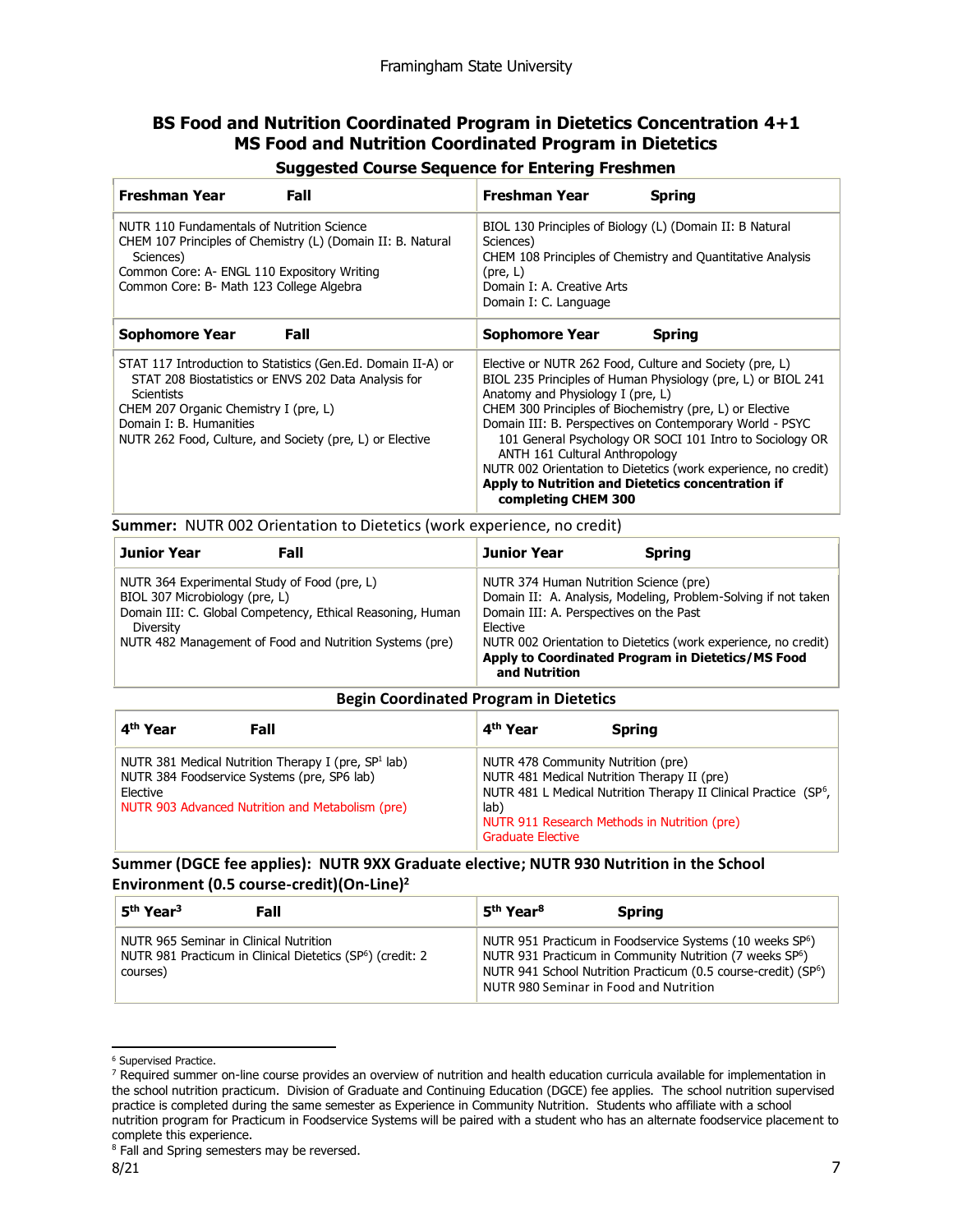# **Admission Eligibility**

To apply for the Coordinated Program the student must first be accepted for part-time or full-time study to either the BS or MS Food and Nutrition program at Framingham State University. Students entering the University in January and applying to the CP in the spring will be considered but not accepted until September. The student must have an overall quality point average of 2.7 (4.0 scale) and a science quality point average of 2.5 (4.0 scale) at the time of application. Prerequisite courses in chemistry, biology, and food and nutrition should have been completed or be in the final process of completion at the time of application. Human Physiology and Biochemistry courses must have been completed with a C- or better grade within 5 years prior to application. Students may inquire about challenge exams. A 200-hour work experience in the field is required and must have been completed within 5 years prior to application.

Graduate students are eligible to apply to the Coordinated Program and follow the same application process as undergraduates. All students must complete both the Coordinated Program academic requirements, the supervised practice component, and the master's degree to establish registration eligibility and receive a verification statement. Completion of these elements is required of graduates who wish to take the Registration Examination for Dietitian Nutritionist as of January 1, 2024.

# **Performance Standards**

1. A minimum C+ grade must be achieved in the following courses: NUTR 381 Medical Nutrition Therapy I, NUTR 384/884 Foodservice Systems and pass ServSafe Certification, NUTR 930/941 Nutrition in the School Environment, NUTR 478 Community Nutrition, NUTR 481/881 Medical Nutrition Therapy II/NUTR 481 L/881 L Medical Nutrition Therapy II Clinical Practice (non-credit), NUTR 482/882 Management of Food and Nutrition Services, and NUTR 965 Seminar in Clinical Nutrition.

2. A quality point average (QPA) of B- (2.70) in the above courses must be maintained for continuation in the program.

3. The supervised practice courses, NUTR 951 Practicum in Foodservice Systems and NUTR 981 Practicum in Clinical Dietetics, require a minimum course grade of B-, which includes all of the following: a minimum B- grade on the Student Performance Evaluation completed by the facility supervisor and an 8 out of 10 score in the category of staff relief responsibilities on the Student Performance Evaluation completed by the facility supervisor. To successfully pass NUTR 931 Practicum in Community Nutrition and NUTR 941 School Nutrition Practicum, the student must earn at a least a B- in the final individual curriculum plan and at least a B- in the Student Performance Evaluation completed by the facility supervisor.

4. A FSU quality point average of 2.70 in all courses must be maintained for continuation in the program.

5. Transcripts will be checked at the end of each semester. Failure to meet these performance standards will result in the student being placed on probation. The terms of probation are decided upon by the CPD Faculty Committee. This committee may recommend an incomplete grade until requirements are met or that certain courses should be repeated. Courses which are required to be retaken are done so at the student expense according to Framingham State University published costs. During probation the student must arrange to meet at least twice per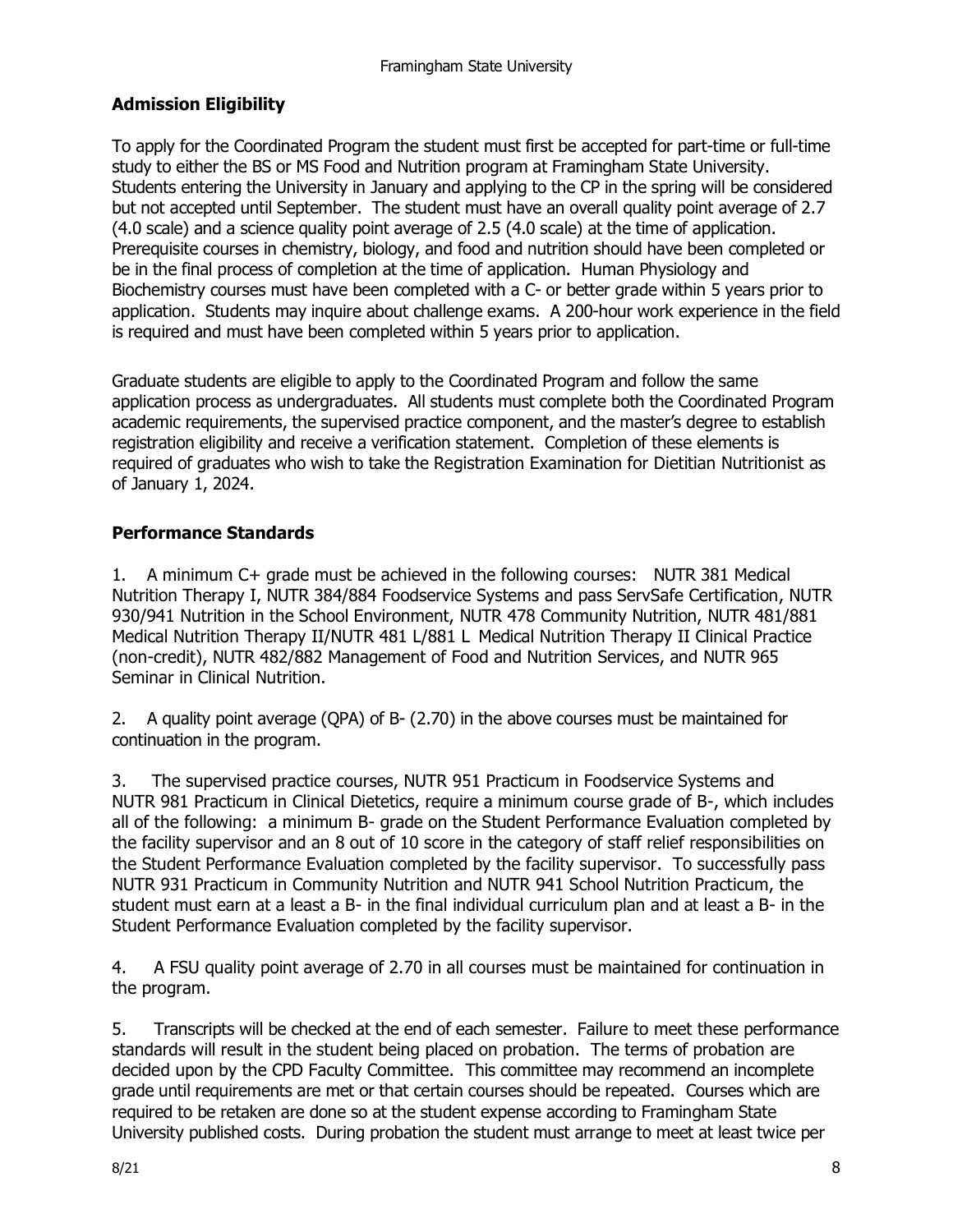month with the Director of the Coordinated Program to discuss academic progress. Students will have only one opportunity to repeat a Coordinated Program in Dietetics course (listed in number 1 and 3 above) in which the student has not met the performance standard or one opportunity to improve the QPA. If after satisfying probation requirements, performance standards are still not met, a second probation status is not possible and the student will be dismissed from the Program.

6. Students who are on probation such that it impacts their course sequence are not guaranteed the same facility placement nor that the practicum can be completed in a specific semester; placements will be made on a space available basis. Practicum courses which are required to be retaken are done so at the student expense according to Framingham State University published costs.

7. Any facility that requests a student not return during ANY supervised practice experience is automatically placed on probation. The terms of probation are decided upon by the CPD Faculty Committee. This committee will decide whether the student can be placed at an alternate site or whether the student will be dismissed from the program. During probation the student must arrange to meet at least two times per month with the Director of the Coordinated Program to discuss academic progress. If an alternate placement is provided, the student will have only one opportunity to complete the supervised practice objectives at the new site. Practicum courses which are required to be retaken are done so at the student expense according to Framingham State University published costs.

8. If probation terms are not satisfied by the student in the time allotted, the student will be dismissed from the program. Students who are dismissed from the Program may be eligible to complete their BS degree in the Nutrition and Dietetics concentration or Health and Wellness majors or an MS in Nutrition Sciences. An application to the Nutrition and Dietetics concentration is required. Students wishing to grieve a decision concerning retention in the program should follow the CPD Grievance Procedure.

9. Master degree candidates must also satisfy academic requirements of the graduate program. Of particular note are two statements: "Students who earn a C- or lower grade in undergraduate prerequisite courses are subject to dismissal from the program" and "A student shall be dismissed when the student accumulates two grades below "B-." All 800 and 900 level courses are graduate courses. Please refer to Academic Dismissal under [Graduate](https://www.framingham.edu/academics/catalogs/index) Policies in the Graduate [Catalog.](https://www.framingham.edu/academics/catalogs/index)

# **Supervised Practice Experiences**

The practicum experiences begin with the course Orientation to Dietetics, a pre-approved no-credit work experience in the field of food and nutrition. This is a prerequisite for admission to the Coordinated Program and must have been completed within 5 years of application.

**First Year.** Supervised practice experiences in the first year of CPD are generally limited to 3 - 4 hours/week in clinical nutrition and foodservice settings. Some facilities include outpatient clinics or health maintenance organizations. All students are also placed in a hospital setting. When possible, student requests for facility placement are honored. In addition, simulated laboratory experiences are held on campus.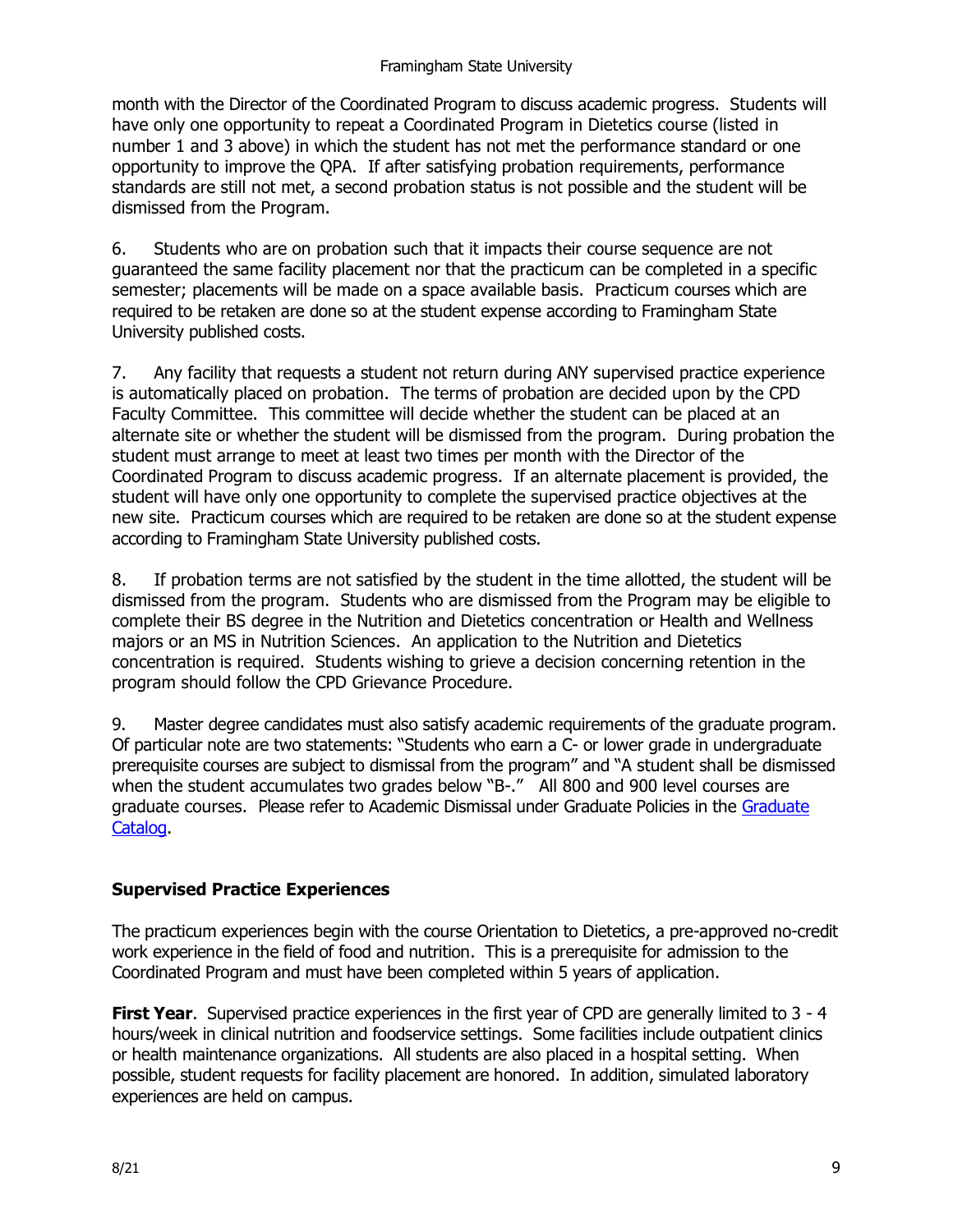**Second Year.** In the second year of CPD, students participate in experiences usually three days/week (minimum 24 hours). Staff relief concludes the clinical nutrition and the foodservice management rotations and is planned for five days/week. This allows for in-depth and continuous experience in clinical nutrition in a hospital and for foodservice management in a hospital, nursing home, University dining, school nutrition or business and industry account. Practicum in Community Nutrition enables students to develop skills in curriculum planning and community nutrition education in a health center or community program. Students who affiliate with a school nutrition program for Practicum in Foodservice Systems will be paired with a student who has an alternate foodservice placement to complete the School Nutrition Practicum.

With the exception of the staff relief experience, the supervised practice experiences are intended for training and educational purposes only. Contracts with the facilities customarily indicate that students are not employees and there is no remuneration. Students' duties are those stated in the CP Manual of objectives provided to the facility for each rotation. In the event that a facility elects to provide compensation for such work, the University may at its discretion, approve such an arrangement after confirming that the work will be aligned with the learning objectives of the program curriculum and in compliance with any applicable standards described in the Fair Labor Standards Act (https://www.dol.gov/agencies/whd/flsa).

Students submit their choices for facilities for each practice area and these provide the basis for student placement whenever possible. When multiple course sections are offered, students are assigned to the appropriate course section based on the facility. Students are generally not placed in facilities where they have been or are currently employed. The program attempts to rotate experiences to broaden the individual student's background or emphasize a student strength.

The CP does not have a policy or procedure for applying previous work experience toward completion of the supervised practice requirement. If a student has significant prior experience, a placement in a different type of facility, i.e., University dining versus hospital foodservice or clinical experience in a major medical center versus a community hospital, will be considered to augment prior experience.

**Changes in Facility Placements.** Student facility placements are subject to change without notice. When a change must occur, an alternate placement will be discussed with the student prior to finalizing the placement. Students who elect to change their status to part-time study or who take a temporary leave of absence from the program are not guaranteed the same clinical placement when they return. Placements will be made on a space available basis for these students. Students who are on probation which impacts their course sequence are not guaranteed the same facility placement nor that the practicum can be completed in a specific semester; placements will be made on a space available basis.

**Pediatric Conference.** The clinical nutrition service of Children's Hospital Boston presents a two-day Introduction to Pediatric Nutrition course on two Mondays during the Fall semester. Students are responsible for the registration fee ( $\sim$ \$70.00) and transportation and parking  $costs$  ( $\sim$ \$30.00). Costs are approximate and are subject to change. Attendance is mandatory; this seminar is part of your supervised practice hours. An evaluation of the seminar content is required.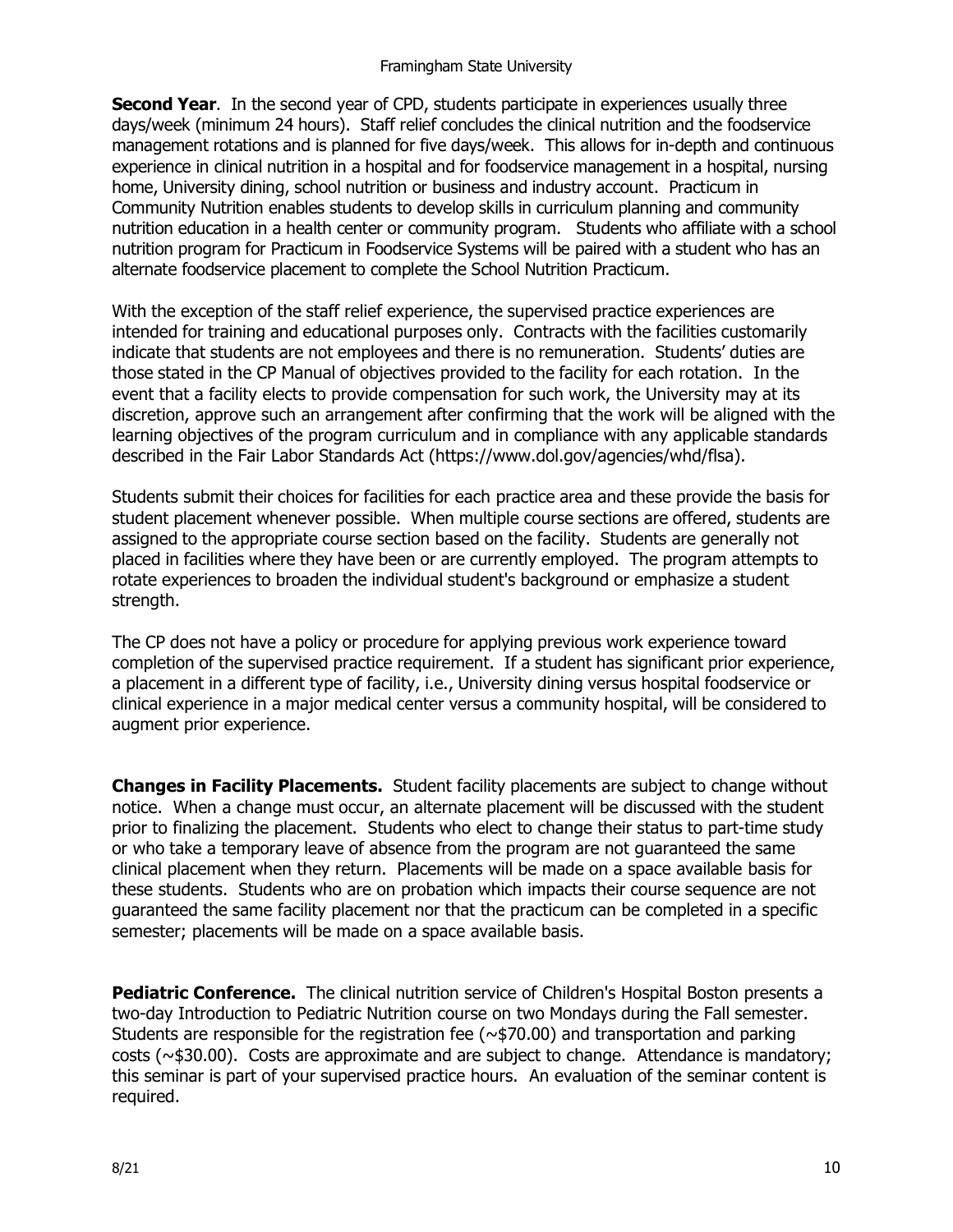**Classroom Coordination.** Class seminars and group conferences are planned to coordinate practical application with classroom theory. Some CP competencies may be met through coursework taken by all Food & Nutrition students prior to acceptance into the Coordinated Program. Therefore, students who take a CPD course out of sequence may be required to attend and participate in class discussion of certain topics so that competencies can be met. This applies to students who took any of the following courses out of sequence: NUTR 481/881 Medical Nutrition Therapy II, NUTR 965 Seminar in Clinical Nutrition, and NUTR 482/882 Management of Food and Nutrition Services. In addition, class seminars and group conferences provide the opportunity for students to share their experiences from the many different types of facilities used for the supervised practice. Individual meetings for monitoring student progress in completing objectives and for providing feedback are also required between the student and the FSU instructors.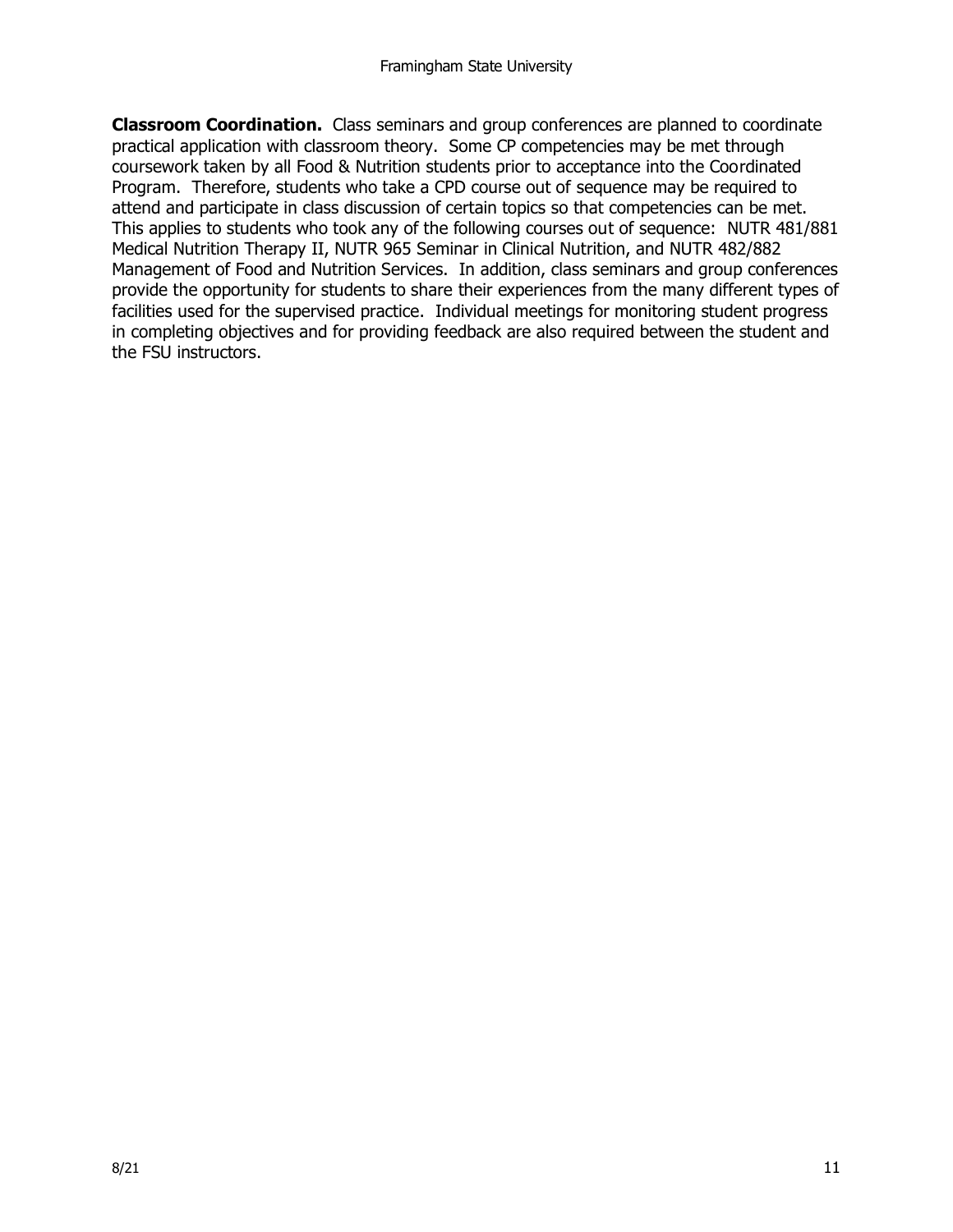### **Evaluation OF Students**

Students are evaluated frequently throughout the program to provide opportunities for growth and development. In the short rotations during the first year, the evaluation is completed at the end of the rotation. In the intensive, final-year rotations there is a mid-point and a final evaluation. All evaluation forms are provided in the CPD manual for each course. The student is responsible for completing self-evaluations for all courses requiring a facility evaluation; self-evaluations are completed **prior** to meeting with the facility supervisor.

Completed evaluation forms, primarily the Professional Growth and the Performance Evaluation forms, are kept on file by the appropriate course instructor. Students may have access to these files by making an appointment with the course instructor. If requested, evaluation forms are returned to the student upon completion of the program.

When team-teaching, if there is a question concerning satisfactory completion of objectives, evaluation materials may be shared with the 'other' course instructor. With this exception, all evaluation materials are confidential. Faculty may refer to these evaluation forms when students request a letter of recommendation be written.

# **Evaluations BY Students**

Students are required to complete Affiliation Evaluation Forms after their final evaluation in all supervised practice experiences. These forms are shared with the facilities and guide them in planning the student's experience for the next year. Students are encouraged to respond in a positive manner by identifying current strengths and providing constructive suggestions for any changes that would improve the affiliation.

Students are required to complete Framingham State University administered course evaluations as well as evaluations of how courses met the Academy of Nutrition and Dietetics' Core Knowledge and Competencies for the RD. Students are also asked frequently during courses to comment on particular assignments and course activities. In the second year of the program, students are invited to an Open Forum program discussion with CPD faculty.

### **Communication**

**Program.** During the first year of the program the Director meets with the class to review program policies, program structure, and professional issues. These meetings also provide an opportunity for students to ask questions and provide comments concerning the program. A student "open forum" is held each semester in the second year of the program. This is an opportunity for students and faculty to meet and discuss program policies and supervised practice competencies and coordination with didactic classes.

**Facility.** Students are provided with a manual of learning objectives. It is the student's responsibility to complete these objectives and, therefore, students must communicate achievements, problems and concerns with the FSU course instructor. Although facilities are oriented to the CPD program, students usually need to initiate communication with the facility supervisor to accomplish all objectives. In this manner students build skills in taking initiative and in communication.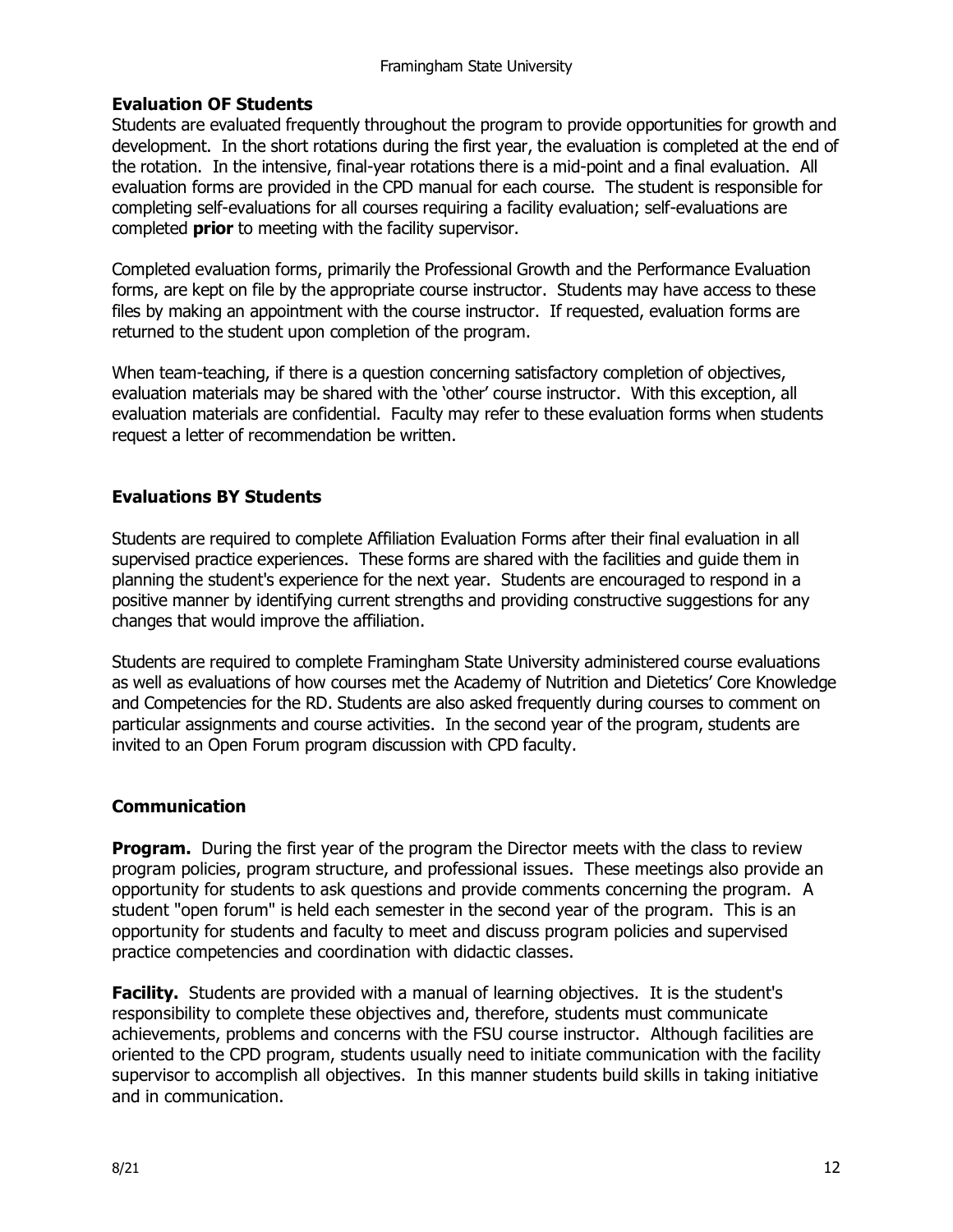## **Vacation, Holiday, Snow Days, Absence**

**Vacation and Holidays.** The student vacation and holiday schedule is the same as that of the University. However, in the second year of the Program, adjustments are made in the University vacation schedule to ensure adequate supervised practice hours. For both the clinical nutrition and foodservice management experience students begin the semester approximately one week earlier than the University schedule indicates. In addition, a meeting to review course objectives is usually scheduled the week before the student rotation begins**.** 

**Snow Days.** In the event of snow days, students may contact their facility to determine if they should go to the facility. In general, during the second year of the Program, students should go to the facility on a snow day just as they would if they were employed by the facility. Absence from supervised practice experiences must be rescheduled; students are required to notify their FSU course instructor.

Students placed in public schools for their foodservice rotation are more likely to encounter missed days when school is cancelled due to snow. Students are required to make up any lost time by working with their facility preceptor and their FSU course instructor. Extensive days lost may require students to extend their foodservice rotation into the March semester break.

**Absence.** A minimum number of supervised practice hours is required by the Academy of Nutrition and Dietetics to meet the Accreditation Standards. Absence from classes or supervised practice experiences which comprise program supervised practice hours must be rescheduled. Faculty will identify specific classes which provide supervised practice hours. In general, all Medical Nutrition Therapy Counseling Labs, case study/problem based learning discussions, seminar presentations, classes with guest speakers, and all individual and group conferences provide supervised practice hours. All schedule changes must have prior approval from your FSU clinical instructor before requesting any changes from your facility supervisor.

Facility rotations should be considered similar to going to work. Facility supervisors are not expected to give students any concessions beyond what their employees would be granted. Therefore, students are expected to abide by their schedule, be punctual and take responsibility for their assigned facility work.

**Injury or Illness While at the Supervised Practice Site.** Students who are injured or become ill while at their supervised practice site should immediately notify their facility supervisor to determine appropriate medical care. Treatment, if required, is at the expense of the student. Students must have permission of their facility supervisor if it becomes necessary to leave a site prior to completion of scheduled hours. Students should maintain contact with their facility supervisor and FSU course instructor to apprise them of the anticipated length of the absence. Students will be asked to provide a plan for making up missed hours. This plan must be approved by both the facility supervisor and the FSU course instructor and may require additional communication with the CPD Director.

### **Illness**

Facility days which are missed during the Program must be rescheduled. Students must inform their facility supervisor as early as possible when they must be absent due to illness, injury, or emergency. The student's FSU course instructor must also be notified as soon as possible of any missed time due to illness or emergency. Students will be asked to provide a plan for making up hours missed. This plan must be approved by both the facility supervisor and the FSU course instructor.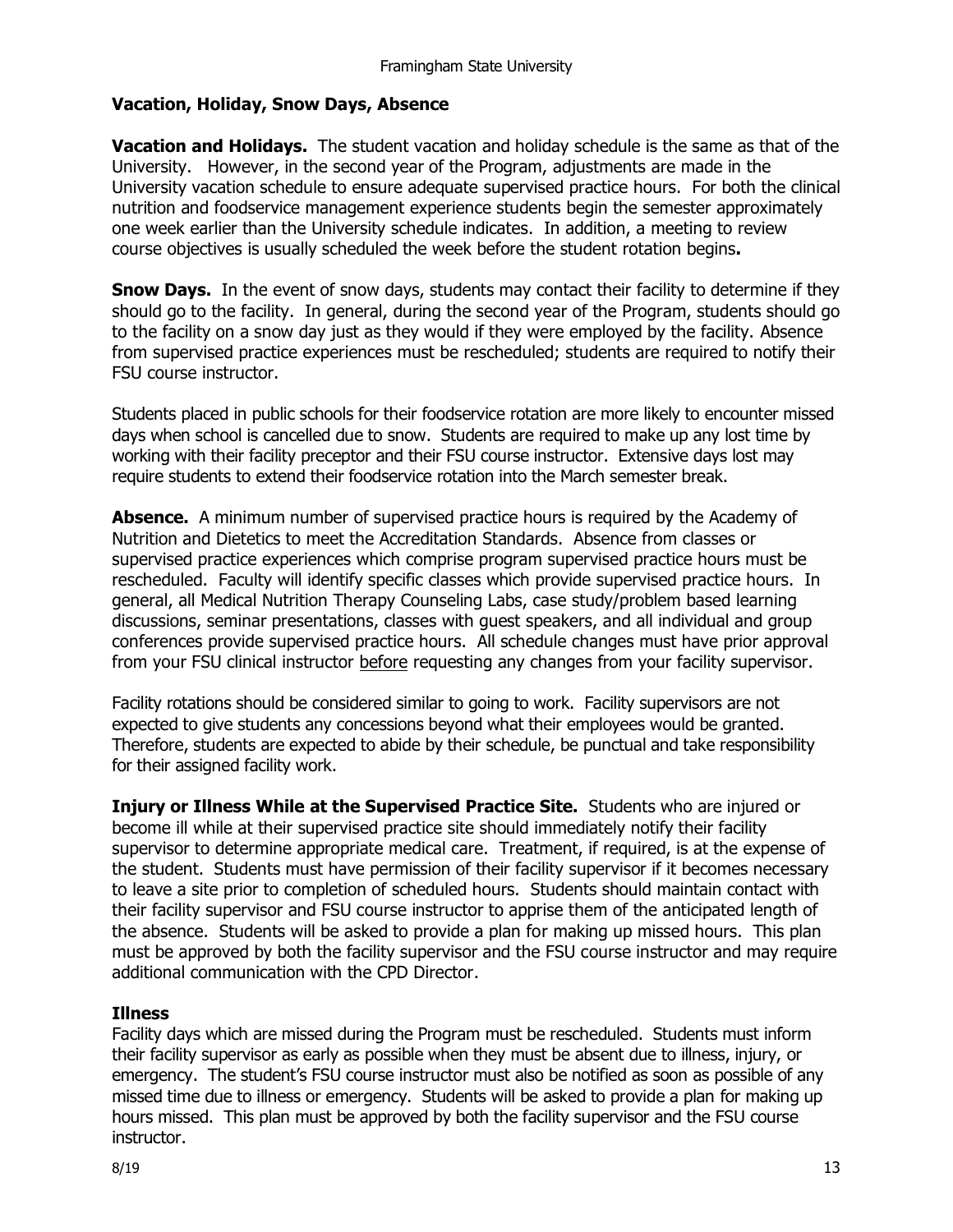It is important to consider how any illness, particularly long-term or chronic conditions, may impact students' abilities to function at their best during their supervised practice experiences. Note that students are also bound by the [Academy Code of Ethics](https://www.eatrightpro.org/-/media/eatrightpro-files/career/code-of-ethics/coeforthenutritionanddieteticsprofession.pdf?la=en&hash=0C9D1622C51782F12A0D6004A28CDAC0CE99A032) for nutrition and dietetics practitioners. Ethical Principle 1 relates to Competence and professional development in practice and states that practitioners shall (f) recognize and exercise professional judgment within the limits of individual qualifications. . . , as well as, (a) practice using an evidence-based approach within areas of competence, . . . and recognize limitations."

All parties will appreciate having a plan in place when dealing with concerns related to illness; a plan can also lessen anxiety particularly for the student. Students are encouraged to discuss concerns related to illness with the CPD Director. At all times, it is the policy of the University and the CPD to respect student privacy.

# **Insurance/Liability**

All students are required to carry health insurance and malpractice/personal liability insurance. A full time student rate is available for health insurance through the University if individual coverage is needed. The University pays for the annual malpractice/personal liability insurance policy. The University is not responsible for students' safety while traveling to an assigned facility.

# **Physical Exam**

All students are required to have an annual physical exam. It is recommended that the physical exam be done in August. The [physical exam form](https://www.framingham.edu/Assets/uploads/student-life/health-center/_documents/admissionhealthform.pdf) is available from the FSU Health Center. Alternatively, a physician note documenting that the physical exam was conducted and the student is cleared for the supervised practice rotations in a hospital or foodservice setting is acceptable.

In addition to the physical exam, the following are also required: Immunizations for MMR (2 doses) **AND** titer Immunization for Varicella **OR** titer Immunization for Hepatits B **AND** titer Immunization for Tetanus/Diphtheria within 10 years or Tdap Booster 2-Step Tuberculin Skin Test with annual update, OR QuantiFERON®-TB Gold In-Tube test (QFT-GIT) OR T-SPOT®.TB test (T-Spot) OR chest X-ray Annual flu shot COVID vaccines per university and facility guidelines

Note the Tuberculin Skin Tests and annual flu shot are available through the FSU Health Center for a nominal charge. An individual facility may also require other health tests. The additional tests are at the expense if the student if not covered by the facility.

# **Criminal Offender Record Information Check (CORI)/Fingerprinting/Drug Testing**

Many facilities affiliated with the CPD require Criminal Offender Record Information (CORI) checks for employees and for students who affiliate with them. Therefore, all students entering the Coordinated Program are required to have the CORI conducted by the Framingham State University Human Resource Office. Students must report to the Coordinated Program Director any changes in their CORI reports during the term of their participation in the program. Some sites, for example School Foodservice Programs, conduct their own CORI/SORI, so a student may have this conducted multiple times.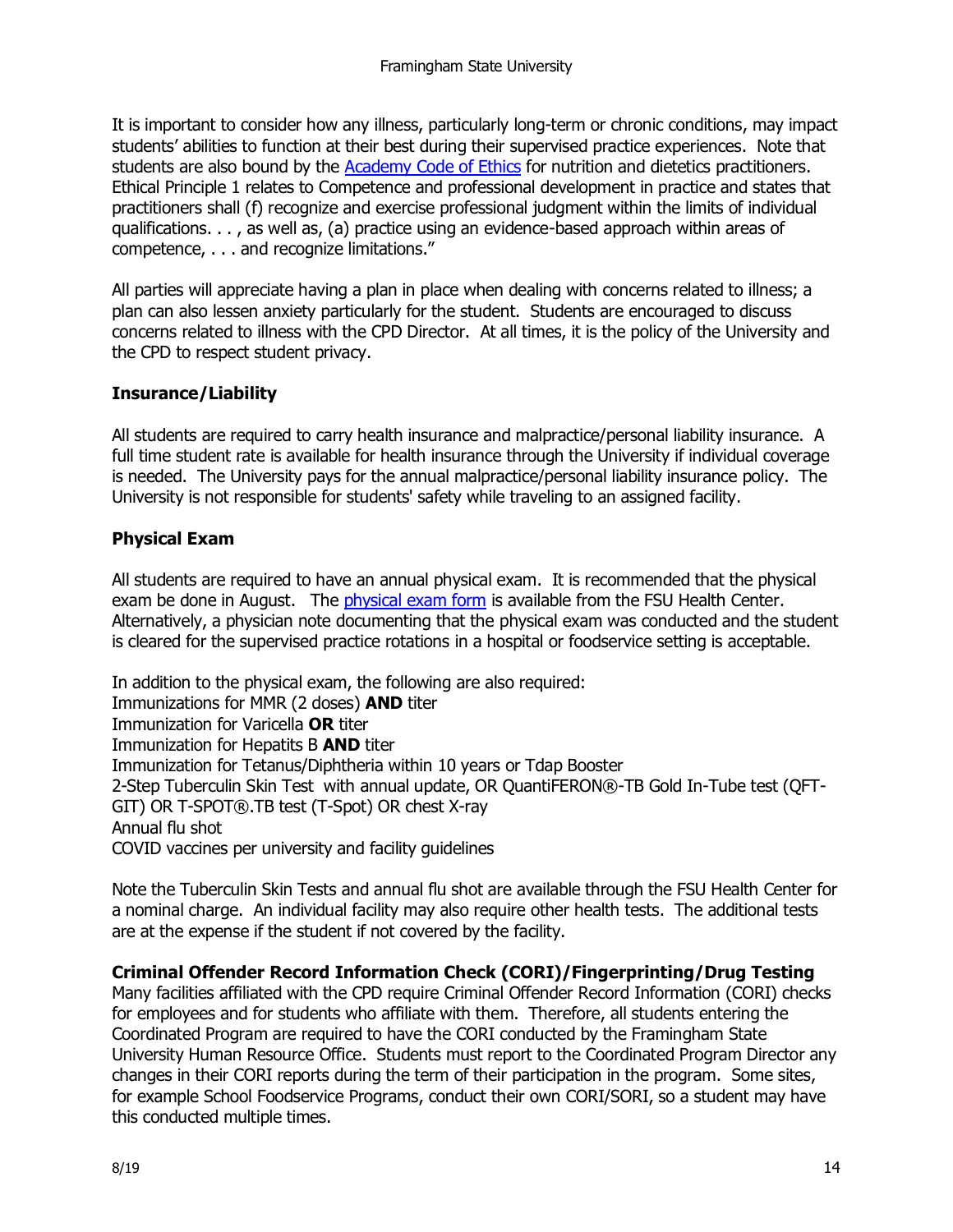**Fingerprinting.** Some students complete their foodservice supervised practice in a public school, however, ALL students are placed in a public school setting for the School Nutrition practicum. Massachusetts requires fingerprinting for all students affiliating at these schools. Fingerprinting is scheduled through [http://identogo.com/FP/Massachusetts.aspx.](http://identogo.com/FP/Massachusetts.aspx) Students will need the specific School District Provider ID in order to schedule their appointment for fingerprinting. The cost for fingerprinting is  $\sim$  \$35.00, at student expense. Students placed at two different public schools may incur duplicate costs for fingerprinting.

**Drug Testing.** Note that some facilities also require drug testing for all students who affiliate with them. When possible, information about specific facilities that require drug testing is provided in the student facility fact sheet information. The cost of the drug test is at the expense if the student if not covered by the facility. Students completing rotations in a federal agency or federally-funded program who have a medical marijuana card and/or use the product will be problematic as use remains illegal at the federal level, regardless of state or local law. Some sites require mandatory drug testing so keep this in mind as it may affect your ability to successfully complete this program.

# **Graduation and Program Completion Requirements**

**Undergraduate.** Completion of a minimum of 32 course-credits to include general education and major (and minor, if any) requirements in accordance with the Course Residency Policy as well as earn an overall minimum grade point average (GPA) of 2.00 for the Baccalaureate Degree. Effective Fall 2007, completion of a Baccalaureate Degree at Framingham State University requires that all students achieve a minimum 2.00 grade point average in their major requirements, including major-related courses taken outside of the home department in fulfillment of major requirements as well as satisfy the University's course residency requirements. Effective Fall 2014, students must earn a C- (1.70) or better in ENGL 110 Expository Writing. Effective Fall 2018, completion of a minor requires that all students achieve a minimum 2.00 grade point average in their minor requirements as well as satisfy the University's course residency requirements. The CPD program is intended to be a two-year program once accepted and shall be completed within a 3-year maximum time period from the start date.

**Master Degree Candidates.** The program requires a minimum of 15 courses: four core courses, four and one-half concentration courses, two elective courses, four and one–half practicum courses, together with undergraduate prerequisite courses required for students without appropriate academic backgrounds. All requirements for the MS degree program must be completed within eight (8) years from the end of the semester in which the student is first matriculated in the master's program. An oral comprehensive examination is required as the student's culminating experience.

**Verification Statement.** Verification of completion of dietetics programs is the method used by the Accreditation Council for Education in Nutrition and Dietetics (ACEND®) to ensure that academic and supervised practice requirements for membership in the Academy of Nutrition and Dietetics or Commission on Dietetic Registration eligibility for the Registration Examination for Dietitian Nutritionist have been met.

Verification Statements are used when graduates apply to take the national Registration Examination for Dietitians or for state licensure. Verification Statements are only provided for CPD students who have

- completed a minimum B.S. degree and master's degree
- completed all specified program courses according to the University catalog under which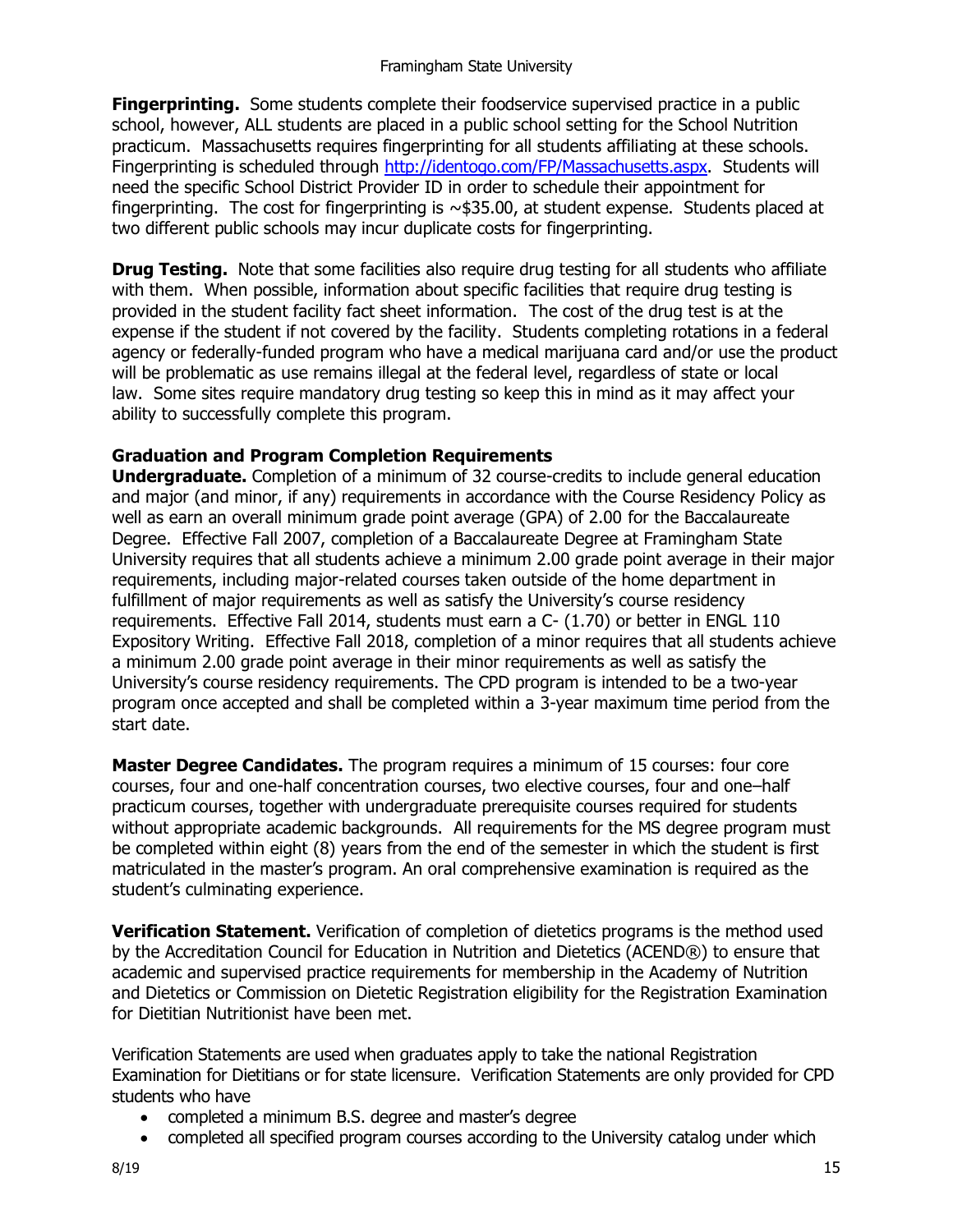the student has matriculated

- $\circ$  major required courses must have been completed within 10 years of graduation
- o at least 8 courses must have been taken at FSU
- met CPD maintenance policies
- attended the following mandatory classes with the CPD Director: Resume writing, "graduation class", Professional Portfolio Development (2 classes)
- attended the Career Services class
- attended the Pediatric Nutrition 2-day workshop at Children's Hospital, Boston (This requirement is waived for graduate students who have completed NUTR 920 Pediatric Nutrition.)
- passed the ServSafe exam given in NUTR 384/884 Foodservice Systems prior to FS Practicum.

### **Becoming a Licensed Dietitian/Nutritionist (LDN) in Massachusetts**

Once graduates of either the Nutrition and Dietetics (FND) or the Coordinated Program in Dietetics concentration pass the Academy of Nutrition and Dietetics Registration Examination for Dietitians and become Registered Dietitians (RD), they can become a licensed dietitian/nutritionist (LDN) in Massachusetts. If a student completes the DPD or CPD and does not take the RD exam, then she/he may still apply to take the LDN exam after the "Supervised Experience Requirements" are completed. For a guide to all Massachusetts LDN requirements, go to the [Board of Registration of](https://www.healthcarepathway.com/become-a-dietitian/massachusetts-dietitian.html#education)  [Dietitians and Nutritionists](https://www.healthcarepathway.com/become-a-dietitian/massachusetts-dietitian.html#education) site.

**Other:** The CPD follows the Framingham State University policies for accommodations for special needs students, academic honesty and the U.S. Copyright Law concerning plagiarism. These policies are published in the University catalog and repeated below:

### **Accommodations for Special Needs Students**

Framingham State University offers equal opportunities to all qualified students, including those with disabilities and impairments. The University is committed to making reasonable accommodations as are necessary to ensure that its programs and activities do not discriminate, or have the effect of discriminating, on the basis of disability. Academic Support serves students with learning and psychiatric disabilities as well as students with visual, mobility and hearing impairments. For further information about academic support, please visit the [Center for](https://www.framingham.edu/academics/center-for-academic-success-and-achievement/)  [Academic Success and Achievement \(CASA\)](https://www.framingham.edu/academics/center-for-academic-success-and-achievement/) [https://www.framingham.edu/academics/center-for](https://www.framingham.edu/academics/center-for-academic-success-and-achievement/)[academic-success-and-achievement/](https://www.framingham.edu/academics/center-for-academic-success-and-achievement/) or contact Dr. LaDonna Bridges, Director of Academic Success, in CASA at 508-626-4906 or [lbridges@framingham.edu.](mailto:lbridges@framingham.edu)

### **Academic Honesty**

Students who plagiarize risk formal action that may result in a loss of credit for the assignment in question or failure in the course. Plagiarism is claiming another's ideas, copying text, or citing incorrectly. Copying power point presentations or study guides used as sample assignments are also examples of plagiarism. Refer to FSU guidelines and policy in the undergraduate or graduate Catalog at [https://www.framingham.edu/academics/catalogs/index.](https://www.framingham.edu/academics/catalogs/index)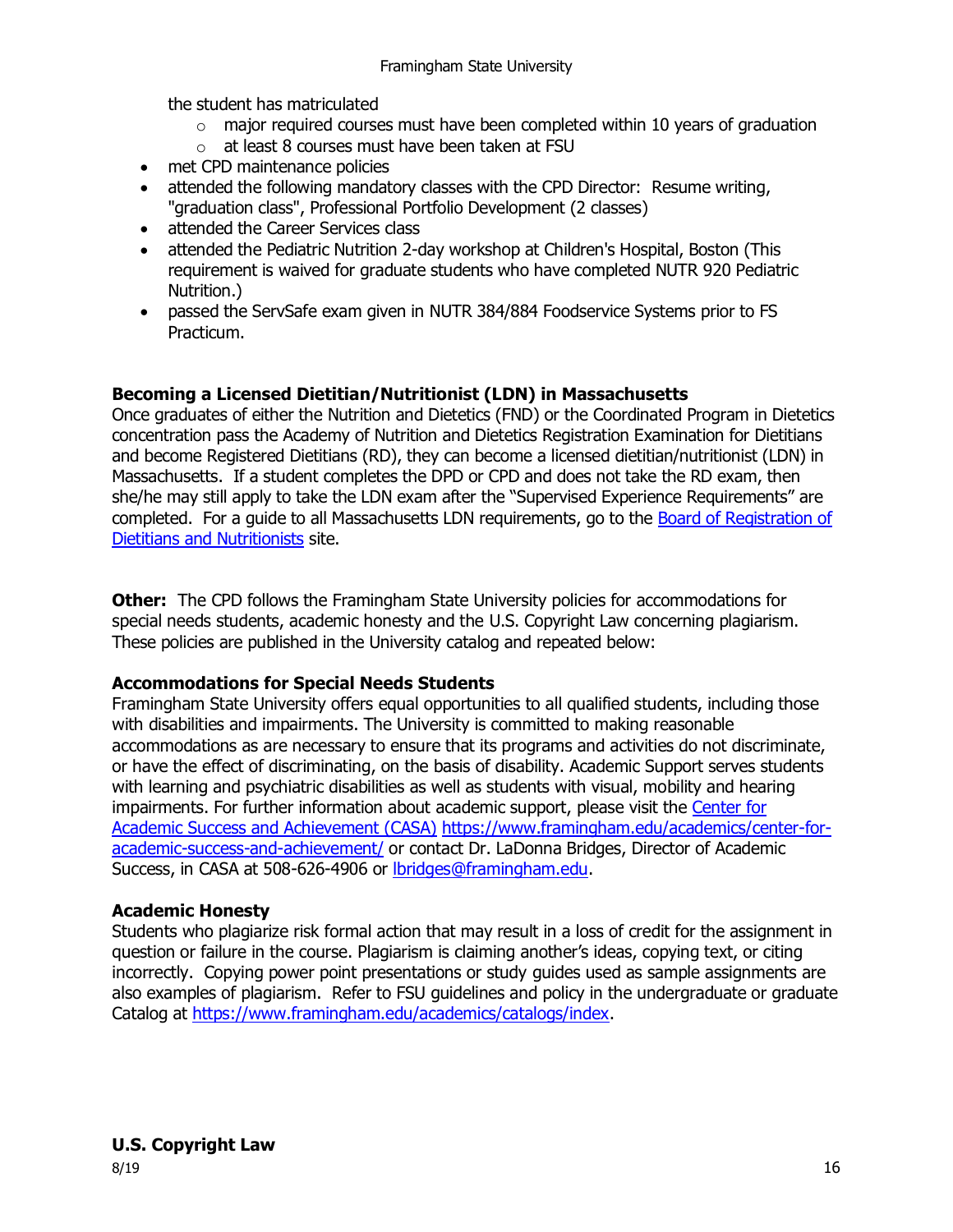Course websites may contain copyrighted materials that are used in compliance with U.S. Copyright Law. Under that law, materials may not be saved to your computer, revised, copied, or distributed without permission. They are to be used in support of instructional activity as part of a specific course only and shall be limited to the duration of the course, unless otherwise specified by the instructor or owner of the material. You may only download or print materials at the direction of your instructor who knows which materials are copyrighted and which are not.

# **Family Educational Rights & Privacy Act (FERPA)**

The federal Family Educational Rights and Privacy Act (FERPA) of 1974 affords students certain rights with respect to their education records. Details concerning FSU compliance with FERPA are found at [https://www.framingham.edu/academics/registrar/ferpa/index.](https://www.framingham.edu/academics/registrar/ferpa/index) The CPD Director submits student information to the Commission for Dietetic Registration (CDR) for eligibility for the national Registered Dietitian examination.

### **Changes to the Policy and Procedure Manual**

The Coordinated Program in Dietetics faculty reserves the right to amend the Policy and Procedure Manual for just cause. Students will be given prompt notification if changes are made.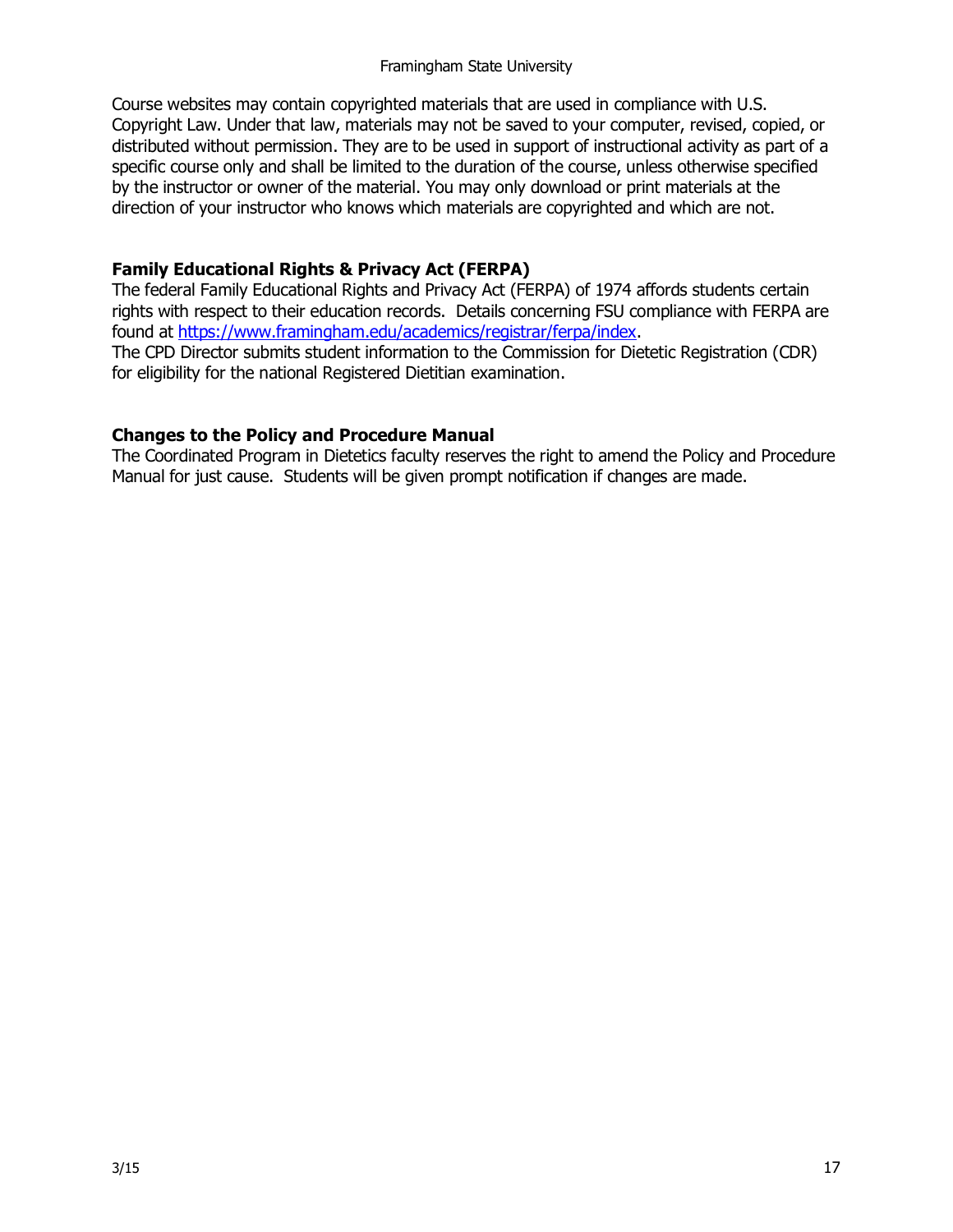# **PROFESSIONAL DRESS GUIDELINES**

The following guidelines for professional dress have been established for students in the Food and Nutrition major while at any facility. Students are expected to abide by the guidelines established for employees at the facility where they are placed. Facility supervisors make the final determination concerning appropriate dress.

Please remember that at all times you represent Framingham State University and dress as the professional you are. Appearance should be neat, well-groomed, and professional.

### A. Lab Coat (If Required)

- 1. **Clean, pressed, white coat over attire which presents a professional and mature image.**
- 2. Length of lab coat is based on student preference.

### B. Dress

- 1. Most facilities suggest corporate casual attire. Acceptable clothing may include but may not be limited to: Khakis, chinos, dresses, skirts, sweaters, blouses, polo shirts, closed shoes, Dockers, sneakers (clean/slip-resistant).
- 2. Clothing which is **NOT** acceptable may include but is not limited to:
	- Pants: jeans, jeggings, shorts, overalls, yoga pants, sweat pants
	- Skirts: short skirts, dresses with spaghetti straps
	- Tops: short tops, sweatshirts, tie dye shirts, tee shirts with elaborate decorations, halters, bare midriff, or strapless
	- Shoes: open toed shoes in clinical AND foodservice rotations
- 3. Clothing that is frayed or torn is not acceptable.
- 4. Clothing that is wrinkled or dirty is not acceptable.
- 5. Clothing that reveals cleavage is neither professional nor acceptable.
- B. Additional Considerations
	- 1. Name pin/ID badge with title is required at all times.
	- 2. No fragrances, particularly where smells may be offensive to sick patients.
	- 3. Appropriate makeup for daytime wear.
	- 4. Please consult with the facility concerning specific policies around tattoos and piercings. In general, face jewelry is not permitted in clinical or foodservice areas.
	- 5. No hats, baseball or others, or sunglasses worn on the head.
- C. Foodservice Management Settings
	- 1. Hair should be clean, neatly arranged and restrained if long. Hair coverings are required in food preparation areas.
	- 2. Nails must be clean and trimmed. No nail polish should be worn when working in food preparation areas. False finger nails are not permitted.
	- 3. Watches, wedding rings, and stud type earrings only are permitted when working in food preparation areas.
	- 4. Closed toe shoes and socks/stockings are specifically required in food preparation areas, but may also be required throughout the institution. Note that students who enter the kitchen during their clinical nutrition rotation must also abide by these rules. Some facilities may also require slip resistant shoes to be worn in the food preparation areas. These are at student expense.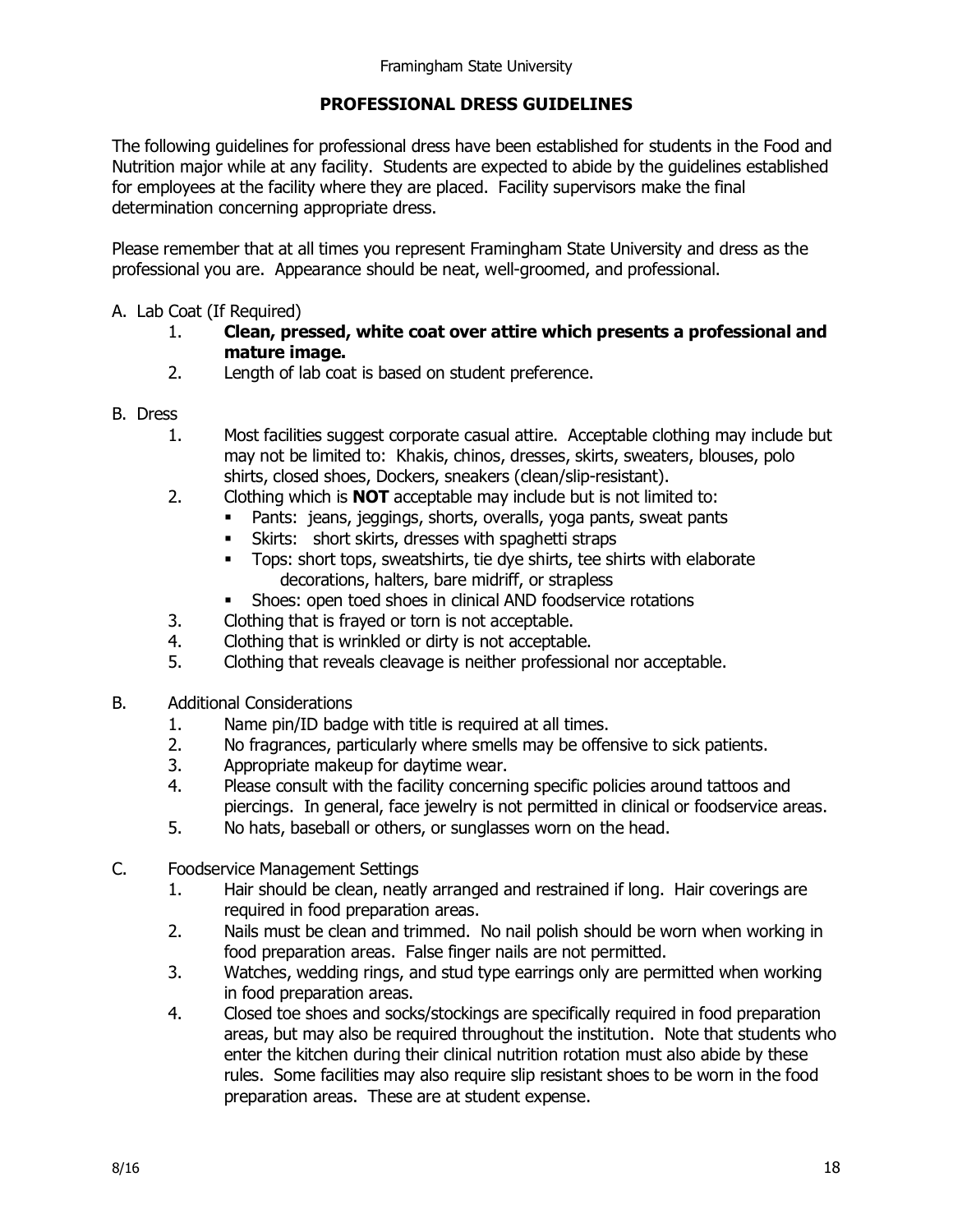# **GUIDELINES FOR DETERMINING POLICIES OF COOPERATING FACILITIES**

Students are required to e-mail or call their facilities at least one week in advance of their first day. Be sure that you receive confirmation for your rotation. The following should be determined:

- 1. When to arrive and to whom to report.
- 2. Where to park (Use [www.maps.google.com](http://www.maps.google.com/) or similar to obtain directions).
- 3. Additional health tests required or person to meet for orientation and/or health clearance.
- 4. How the facility will reach you if necessary to change your schedule.

The first day at the facility the student should determine the following policies:

- 1. What to do in case of illness.
- 2. Where to park (parking sticker needed, etc.).
- 3. Where to hang coat (lockers available, etc.).
- 4. Availability of meals.
- 5. Availability of desk and/or work room.
- 6. Library and journal materials available.
- 7. Use of facility telephone and individual cell phone
	- $\circ$  Use of smart phones to research while at the facility must have prior approval. Even with approval, it is courteous to inform your preceptor why you are using your cell phone.
- 8. Use of the Internet.
- 9. Name to use in communication (surname or given name).
- 10. Additional dress code information:
	- o Lab coat
	- $\circ$  Shoes and stockings: Note that some facilities do not permit open toe shoes throughout the facility and some foodservice facilities require slip resistant shoes. These are at student expense.
	- o Sweaters
	- o Capris
	- o Nail polish and make-up
	- o Jewelry
	- o Hairnets, bouffants, beard nets, etc.
- 11. Policy concerning snow days. The University considers the practicum similar to employment; students are expected to go to their facility unless advised not to.
- 12. Student schedule. Students should reconfirm how they can be reached by the facility for any schedule changes.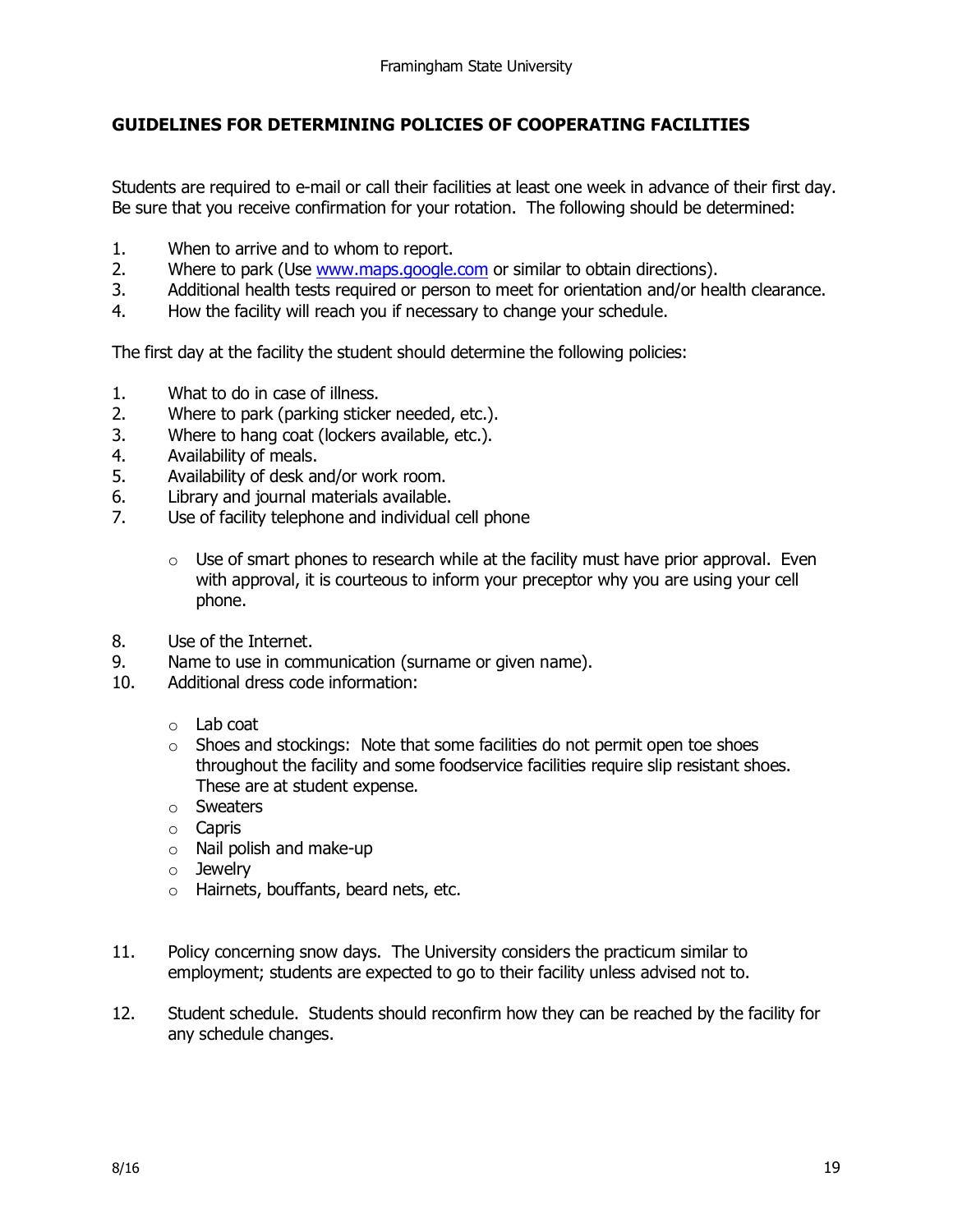# **How to be a Professional Student Dietitian<sup>1</sup>**

Students should expect that completing a supervised practice experience will be time-consuming and challenging. The following guidelines and reflection points are designed to set expectations and to help you successfully complete your supervised practice experiences.

### **Personal Health**

Take care of yourself. You should:

- Eat well
- Exercise
- Get enough rest
- Manage your stress
- Note that the Academy [Code of Ethics](https://www.eatrightpro.org/-/media/eatrightpro-files/career/code-of-ethics/coeforthenutritionanddieteticsprofession.pdf?la=en&hash=0C9D1622C51782F12A0D6004A28CDAC0CE99A032) Principle 1, Standard a includes "Practice using an evidence-based approach **within areas of competence**, continuously develop and enhance expertise, and **recognize limitations**.

### **Time Management**

- Always be on time during ALL rotations. Adhere to assigned work hours.
- Always be on time for ALL classes, campus meetings and professional meetings.
- Follow deadlines when handing in all assignments. Discuss with facility preceptors and faculty ahead of time if you are not able to make the deadline.
- Manage your personal life so that you can take full advantage of the experiences the program and your facility preceptors are providing. Speak to the CPD Director about parttime options.

### **General Organization**

- Good organization takes time on a daily basis.
- Use your CPD manual objectives; review these objectives often to facilitate planning completion of your assignments; insert tabs in the manual for easy access to objectives!
- Read e-mails daily and respond (if needed) promptly. File e-mails in folders for retrieval to check schedule details or recheck other information provided.
- Practice good organizational skills and pay attention to details.

### **Acceptance of Placement**

- All facilities regard you as a professional and a member of their staff. Remember you represent the best that Framingham State University has to offer, please conduct yourself accordingly.
- Approach each new situation with the same openness and eagerness that you had at the beginning of your supervised practice experience. Get adequate rest so that you can remain positive! The rotations actually progress very quickly.
- Don't complain about small tasks. There is always something to learn. Consider how small tasks fit into the big picture.
- Expect and accept that problems and frustrations will occur periodically, but learning to deal with problems will allow you to grow as a professional.
- You are not expected to know all the answers. Remember, you are in a supervised practice experience to learn, so to enhance your knowledge, research your question first, then ask for further clarification.

<sup>1</sup>Adapted from Jill Johnston, West Virginia University Hospital Dietetic Internship and Commission on Dietetic Registration Dietetics Preceptor Training Program [\(http://cdrnet.educationdirector.com\)](http://cdrnet.educationdirector.com/).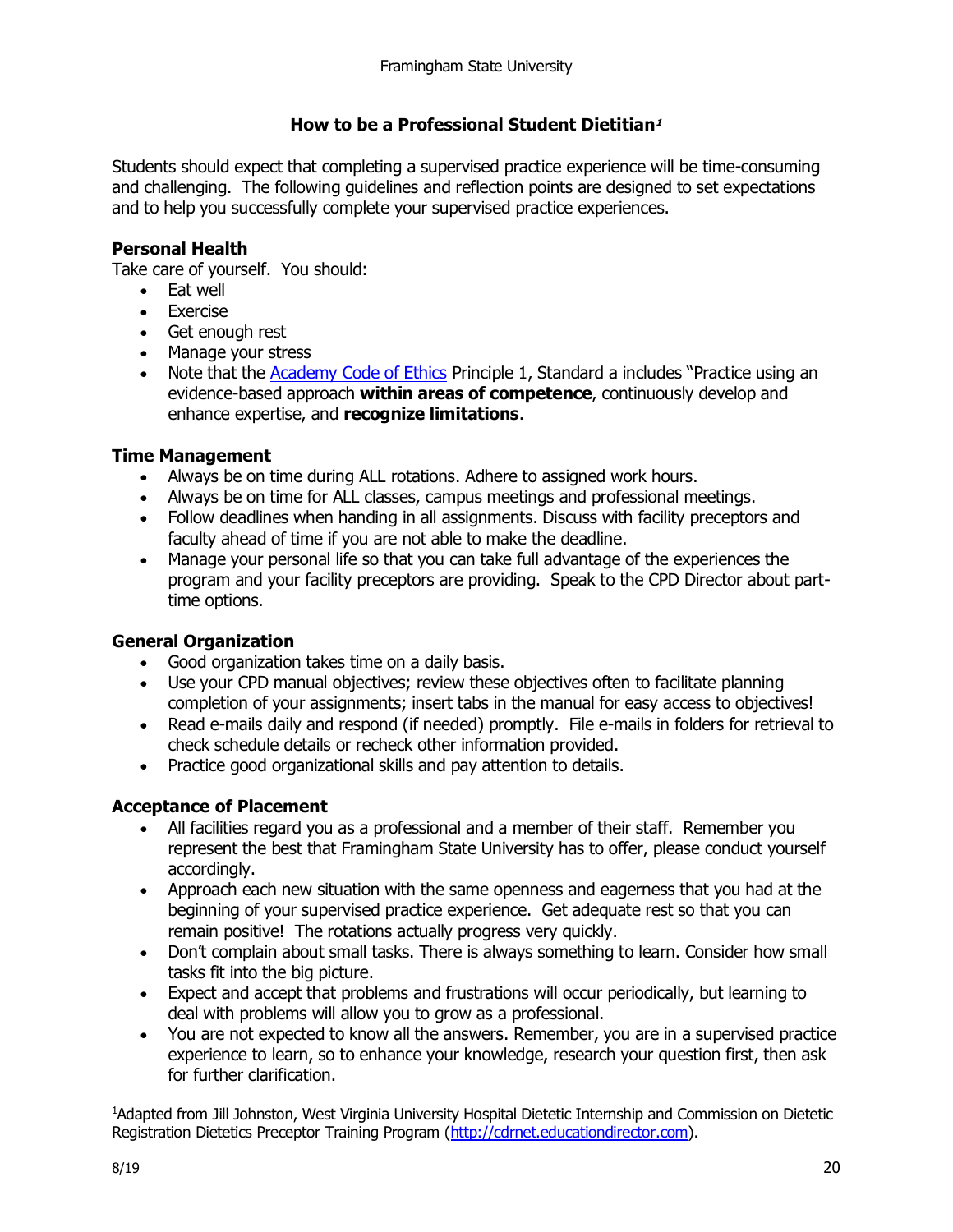Framingham State University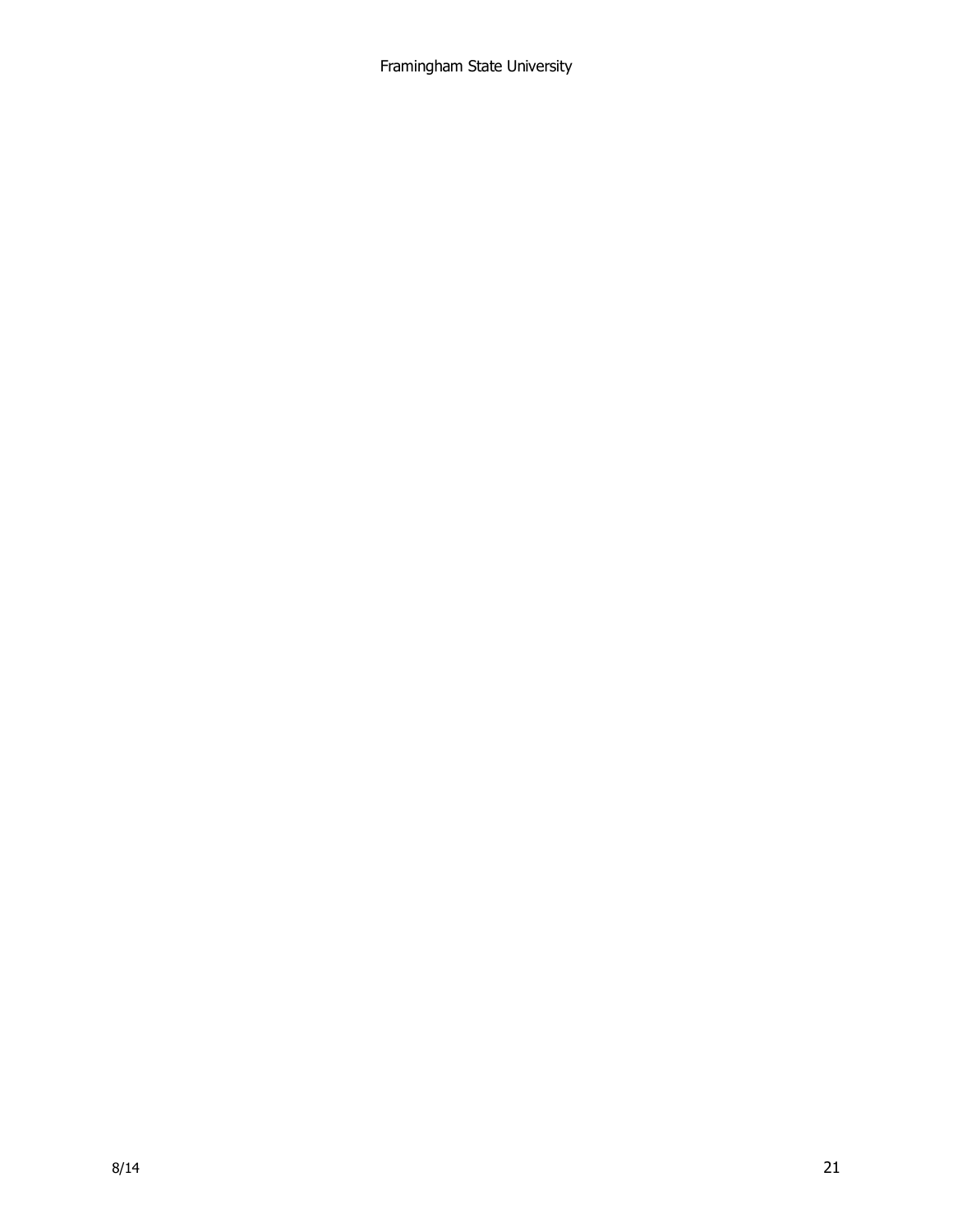## **Appearance**

• Follow the facility dress code and the Framingham State University Professional Dress Guidelines found in the CPD manual. Present yourself with clean and neat attire at all times.

# **Interpersonal Skills**

- Practice good listening skills. Listen first; speak second.
- Avoid gossiping! Gossip can hurt fellow employees and fellow students. It has long term consequences which will eventually hurt you as well.
- Display positive body language and enthusiasm, such as, good eye contact, a firm hand shake, greeting people with a smile, and avoiding distracting non-verbal cues.
- Do not make excuses for your disorganization and forgetfulness.
- Always treat others with respect, even when you do not share the same values or opinions. Do not tell your facility preceptors that you hate 'clinical' or hate 'foodservice' or hate 'community.' Speak positively about what you are learning from each rotation even though you may not choose to practice in this area.

# **Be Proactive**

- Look ahead and plan meetings with upcoming facility preceptors to arrange schedules and review assignments.
- Manage your rotations by scheduling your assignments. Become familiar with your objectives by reading your CPD manual several times.
- Get started on all assignments early.
- Take advantage of opportunities offered inside and outside of the organization.

# **Problem Solving**

- Cope with problems with a positive attitude. Seek guidance from facility preceptors, faculty and/or the CPD director.
- Assume responsibility for your own learning.

# **Develop Rapport with Facility Preceptor**

- Keep in mind that your facility preceptors are not mind-readers. Clarify tasks given to you so you do not waste time. If expectations are not clear to you, ask the facility preceptor what the expectations are.
- Be flexible; respond positively to changes in schedules or assignments.
- Ask for things to do rather than always waiting to be told what to do.
- Volunteer to see patients or do other tasks especially when the dietitian or foodservice manager is busy. Flexibility is key!
- If you lack guidance, talk to the facility preceptor, or to the FSU course instructor or CPD director.
- Do not become defensive when a facility preceptor is giving you constructive criticism. Try to understand the 'why' behind the comments. These comments are to help you grow professionally; they are not criticisms of you as a person.
- Integrate new information and concepts with those you have learned previously. Preceptors do not have the time nor should they be expected to teach or re-teach theory that you should review in advance.
- Show interest and feel comfortable asking questions. Research questions first! But, be sure to ask if you cannot find the answer.
- Students should remember that providing patient/client care and/or high-quality food and nutrition services should be their preceptor's priority.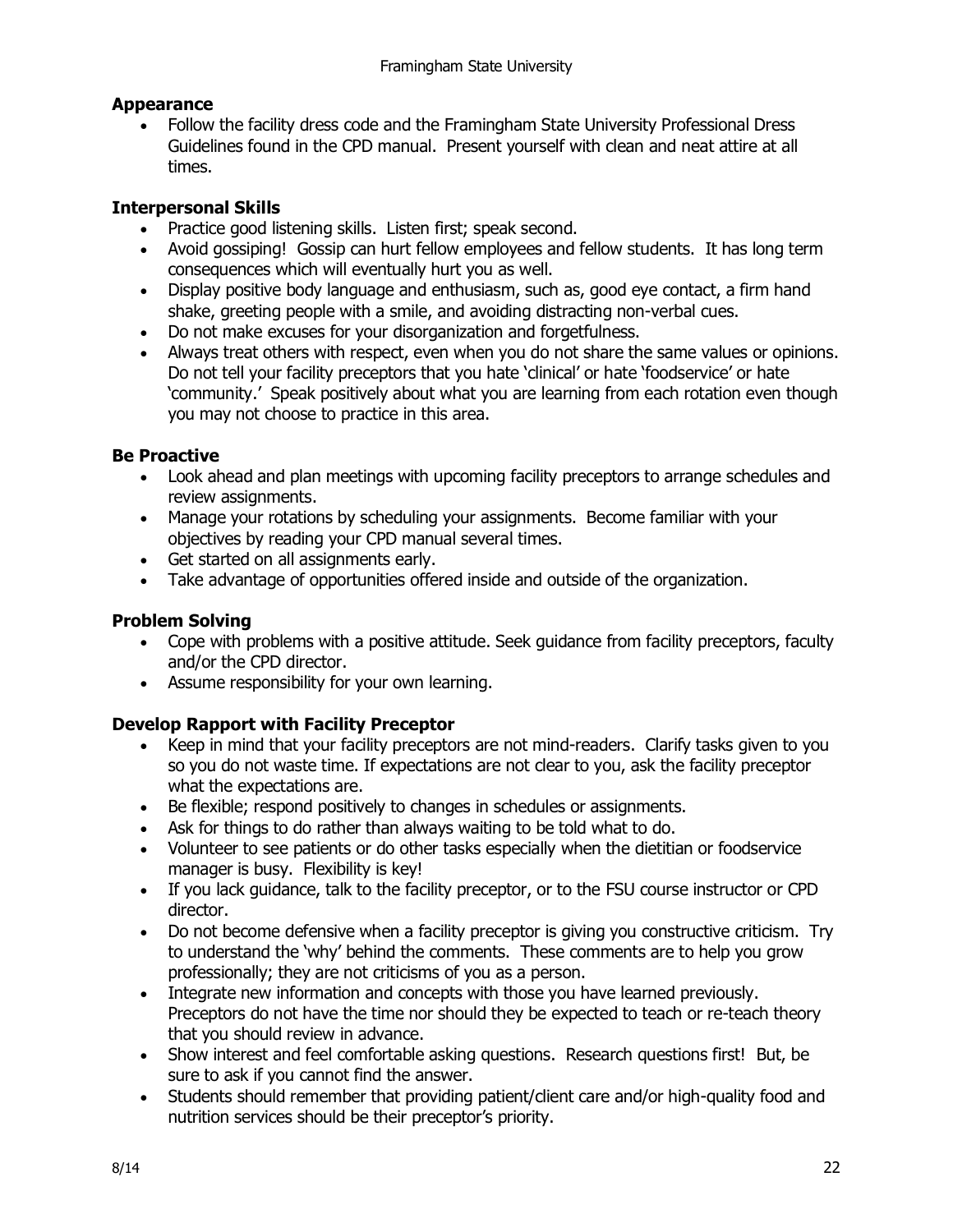## **FSU Policy Against Discrimination, Discriminatory Harassment and Retaliation**

Framingham State University is committed to taking all possible steps to provide an inclusive and diverse learning, living and working environment that values cultural tolerance and looks with disfavor on intolerance and bigotry. Details and complaint procedures concerning discrimination, discriminatory harassment and retaliation are found at [https://www.framingham.edu/about](https://www.framingham.edu/about-fsu/human-resources/eo/non-discrimination/index)[fsu/human-resources/eo/non-discrimination/index.](https://www.framingham.edu/about-fsu/human-resources/eo/non-discrimination/index)

# **COORDINATED PROGRAM IN DIETETICS STUDENT GRIEVANCE PROCEDURE**

Students and faculty members should use their best efforts to encourage the informal settlement of problems. If a problem cannot be resolved then students should proceed with the following grievance procedure.

- 1. Definitions
	- a. Grievant: Coordinated Program in Dietetics (CPD) student who seeks resolution of a grievance.
	- b. Faculty Member or Facility Preceptor: Faculty member or facility preceptor against whom the grievance is directed.
	- c. CPD Director: person acknowledged by the Academy of Nutrition and Dietetics as the Program Director.
	- d. Department Chairperson: Chairperson, Department of Food and Nutrition.
	- e. Evidence: Written statements, CPD evaluation forms, course assignments, oral testimony are included.
- 2. Initiation and Notification Process

It is suggested that the student first discuss concerns on an informal basis with the CPD Director and attempt resolution at this conference level. If the concern is with the CPD Director, then the first and subsequent steps are handled by the Department Chairperson.

- a. Step 1:
	- i. Write a letter stating the student concerns to the CPD Director.
		- (1) The letter must be submitted within two (2) weeks of the occurrence of an incident, discovery of the problem, or notification of removal from the Coordinated Program in Dietetics.
	- ii. Schedule a conference with the CPD Director.
	- iii. After consultation with the Food and Nutrition Faculty and/or the Department Chairperson, the CPD Director suggests, in writing, an appropriate remedy to the grievance.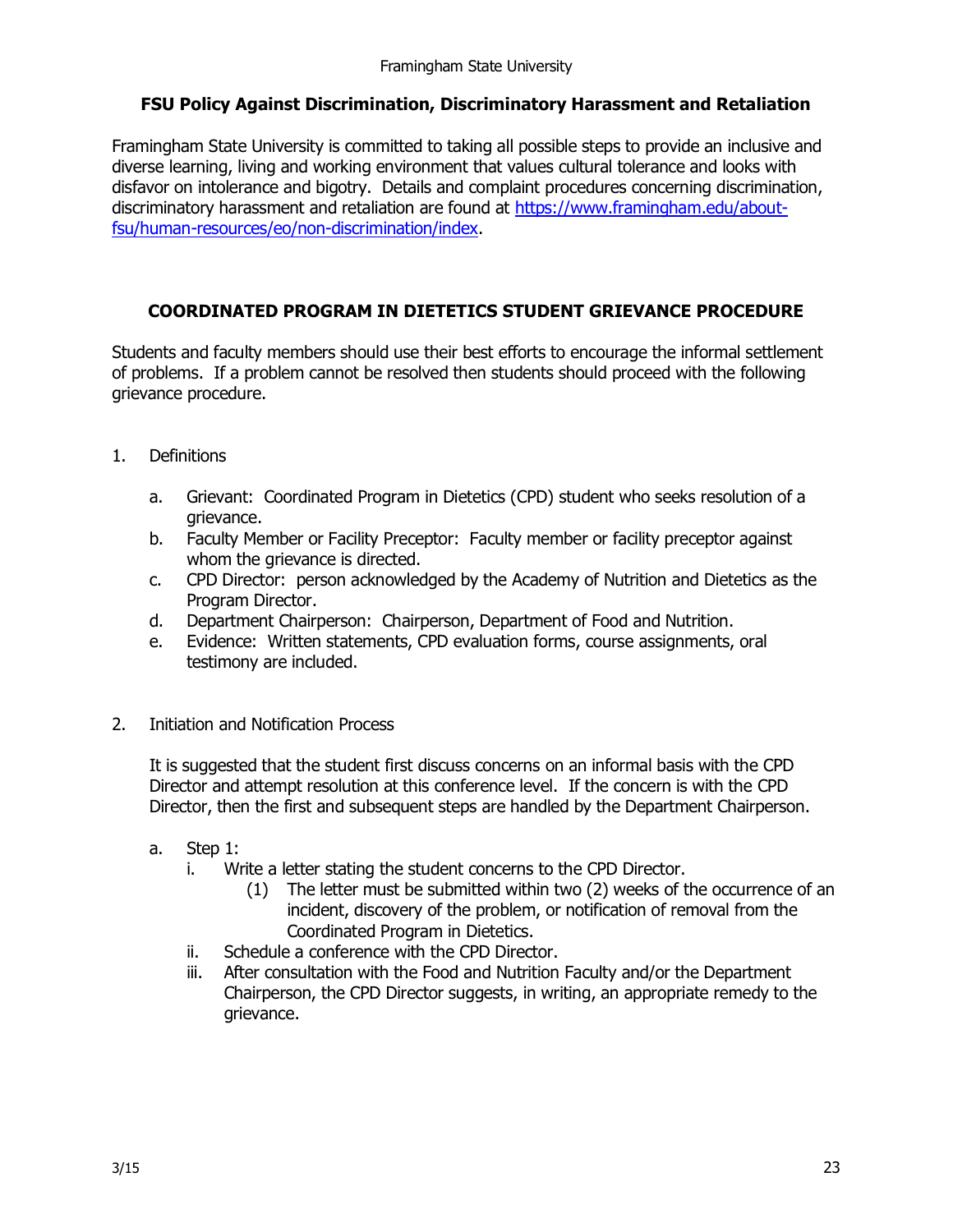- b. Step 2:
	- i. After receipt of the letter (Step 1) from the CPD Director, the grievant has two (2) academic days to respond in writing to either accept the remedy or to request the grievance be taken to Step 2.
	- ii. Write a letter stating the student concerns to the Department Chairperson.
	- iii. Schedule a conference with the Department Chairperson.
	- iv. After consultation with the CPD Director and/or Food and Nutrition Faculty, the Department Chairperson suggests, in writing, an appropriate remedy to the grievance.
- 3. Withdrawal of Grievance

The grievant can withdraw the grievance at any time prior to the decision of the Department Chairperson or the Hearing Body with the consent of the CPD Director or the Department Chairperson.

4. Appeal Process

After receipt of the letter (Step 2) from the Department Chairperson, the grievant has two (2) academic days to respond in writing to either accept or to appeal the remedy to the grievance. A written letter of appeal is sent to the Dean of Students. If warranted, the Dean of Students will convene a hearing body.

5. Pre-hearing Conference

At the Pre-hearing Conference the Dean of Students will:

- a. provide a copy of the letter stating the student concern(s) to the grievant and faculty member or facility preceptor.
- b. inform the grievant and faculty member or facility preceptor
	- i. of the grievant right to a hearing before a Hearing Body;
	- ii. of their right to bring witness in their behalf;
	- iii. of their right to cross-examine witnesses;
	- iv. of their right to be assisted by an advisor. The advisor may be anyone except an Attorney at Law and may attend the hearing.
	- v. of the appeal procedure.
- c. suggest in writing, an appropriate remedy to the grievance, after consultation with the Department Chairperson, CPD Director and/or Food and Nutrition Faculty.

After the Pre-hearing Conference, the grievant has two (2) academic days to respond in writing

- i. to accept the convener's remedy to the grievance.
- ii. to request the grievance be referred to the Hearing Body.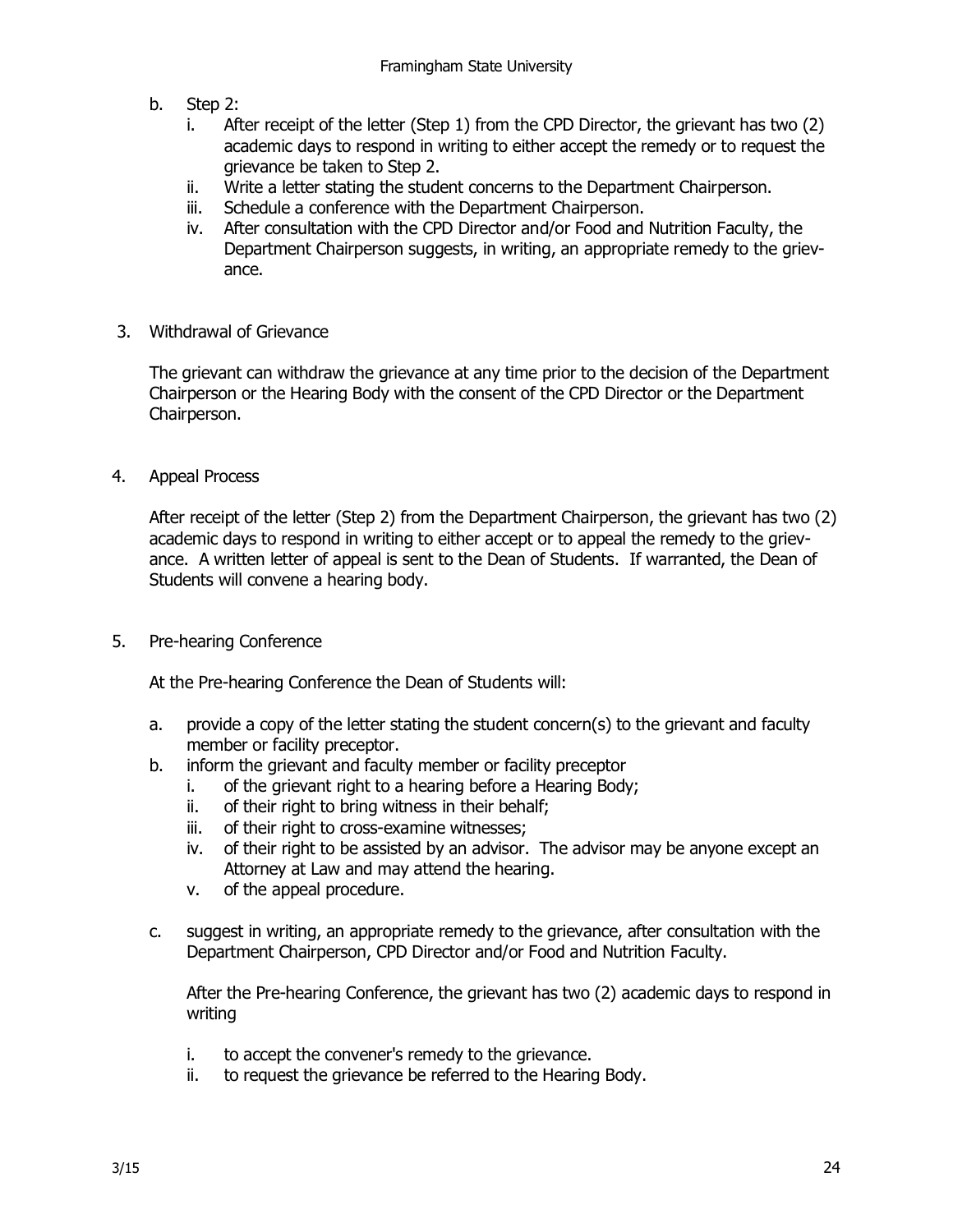# 6. Composition of the Hearing Body

- a. Chair
	- i. The Dean of Students will moderate the hearing and vote in the case of a tie.
- b. Members

All members of the Hearing Body are chosen by the Dean of Students after consultation with the Department Chairperson and CPD Director.

- i. 1 CPD, 1 Food and Nutrition faculty member, 1 faculty from an associated department;
- ii. 1 practitioner
- 7. Hearing
	- a. The grievant must attend the hearing and verbally present the evidence.
	- b. The grievant and/or advisor shall be entitled to call witnesses and ask questions of anyone who testifies at the hearing.
	- c. The faculty member and/or advisor shall be entitled to appear, hear all testimony, present any relevant information in his/her behalf, call witnesses, and ask questions of anyone who testifies at the hearing.
	- d. The hearing will be controlled to avoid needless consumption of time through repetition of information and to prevent the harassment or intimidation of participants. The hearing can be recessed at any time by the Chair.
	- e. After all information has been presented, and the faculty member has made a final statement, the Hearing Body shall meet in private to discuss the case and make a decision. A majority vote is necessary to make the decision.
	- f. If the grievant rights have been breached, it is the responsibility of the Chair of the Hearing Body to propose an appropriate remedy for the breach. A majority of the Hearing Body present and voting must vote their support of the Chair's proposal.
	- g. The grievant and faculty member shall be notified in writing of the Hearing Body's decision, including a statement of the reasons for the decision and the findings of fact on which it is based. This notice will include the right to appeal the decision to the Dean of the College of Science, Technology, Engineering, and Mathematics within two (2) academic days.
	- h. A record of the hearing shall be taken. All records pertaining to the hearing shall be confidential and kept by the Chair until the grievant graduates or voluntarily terminates his/her relationship with the University. These records shall be used only in the disposition of future cases involving CPD students.
	- i. All statements, information, or comments given during the hearing will be held in strictest confidence by members of the committee. Only those faculty with an educational need to know will be informed of the proceedings and outcome. The educational need to know will be determined by the CPD Director in consultation with the Department Chairperson.
- 8. Retaliation
	- a. The FSU policy concerning retaliation applies to all parties involved in the Grievance Procedure. Details are found at [https://www.framingham.edu/about-fsu/human](https://www.framingham.edu/about-fsu/human-resources/eo/non-discrimination/index)[resources/eo/non-discrimination/index.](https://www.framingham.edu/about-fsu/human-resources/eo/non-discrimination/index)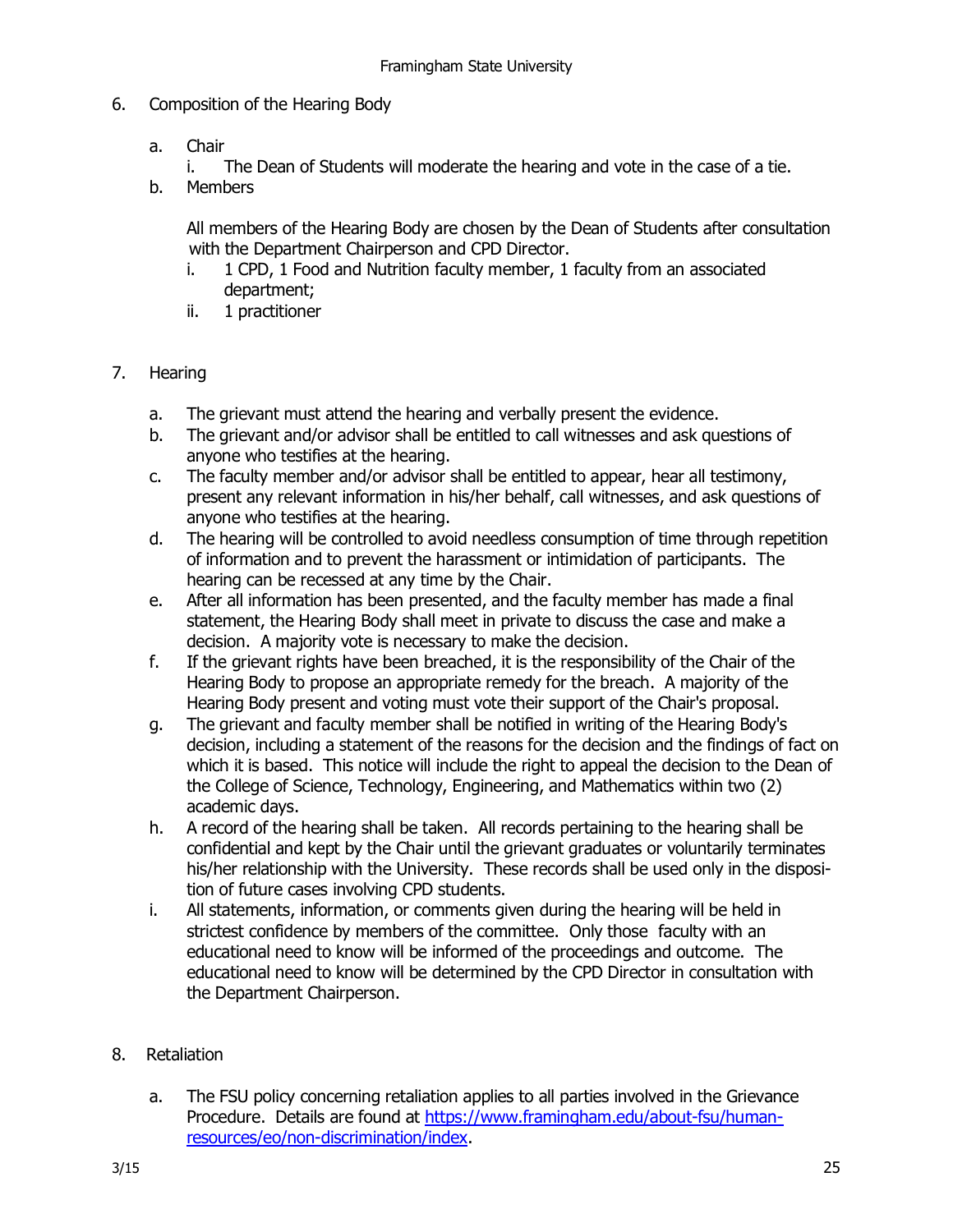# **COORDINATED PROGRAM IN DIETETICS**

# **PROCEDURE FOR COUNSELING A STUDENT FROM THE PROGRAM**

A student may be counseled from the program for a variety of reasons:

- 1. the program does not seem to meet the needs of the student;
- 2. the student appears to have difficulty meeting program objectives and may benefit from an alternative food and nutrition program;
- 3. the student was informed in writing that he/she is on probation;
- 4. the student was informed in writing that he/she has failed to meet the terms of a probationary period.

The following procedure will be used to counsel a student from the Coordinated Program in Dietetics (CPD).

- 1. The CPD Director meets with the student at least every other week, and weekly if needed.
- 2. At the meetings with the CPD Director, the student's progress to date is discussed. Identify positive development and provide constructive suggestions for improvement where appropriate. Identify 'helps' available to the student, e.g., tutoring, Center for Academic Success and Achievement (CASA).
- 3. State specifically and in writing what competencies the student needs to fulfill to stay in the program, and the consequences if these are not met.
- 4. Present other alternatives to the student (those not requiring an RD, i.e., Health and Wellness major, dietetic internship, graduate school) and discuss in detail.
- 5. Refer the student to Career Services if the student is unsure of what career path to follow.
- 6. Refer the student to the FSU Counseling Center to deal with any feelings of failure.
- 7. The student has the right to meet with the Department Chairperson to discuss concerns. If not satisfied at this step, the student has the right to meet with the Academic Dean and/or follow the established Grievance Procedure.